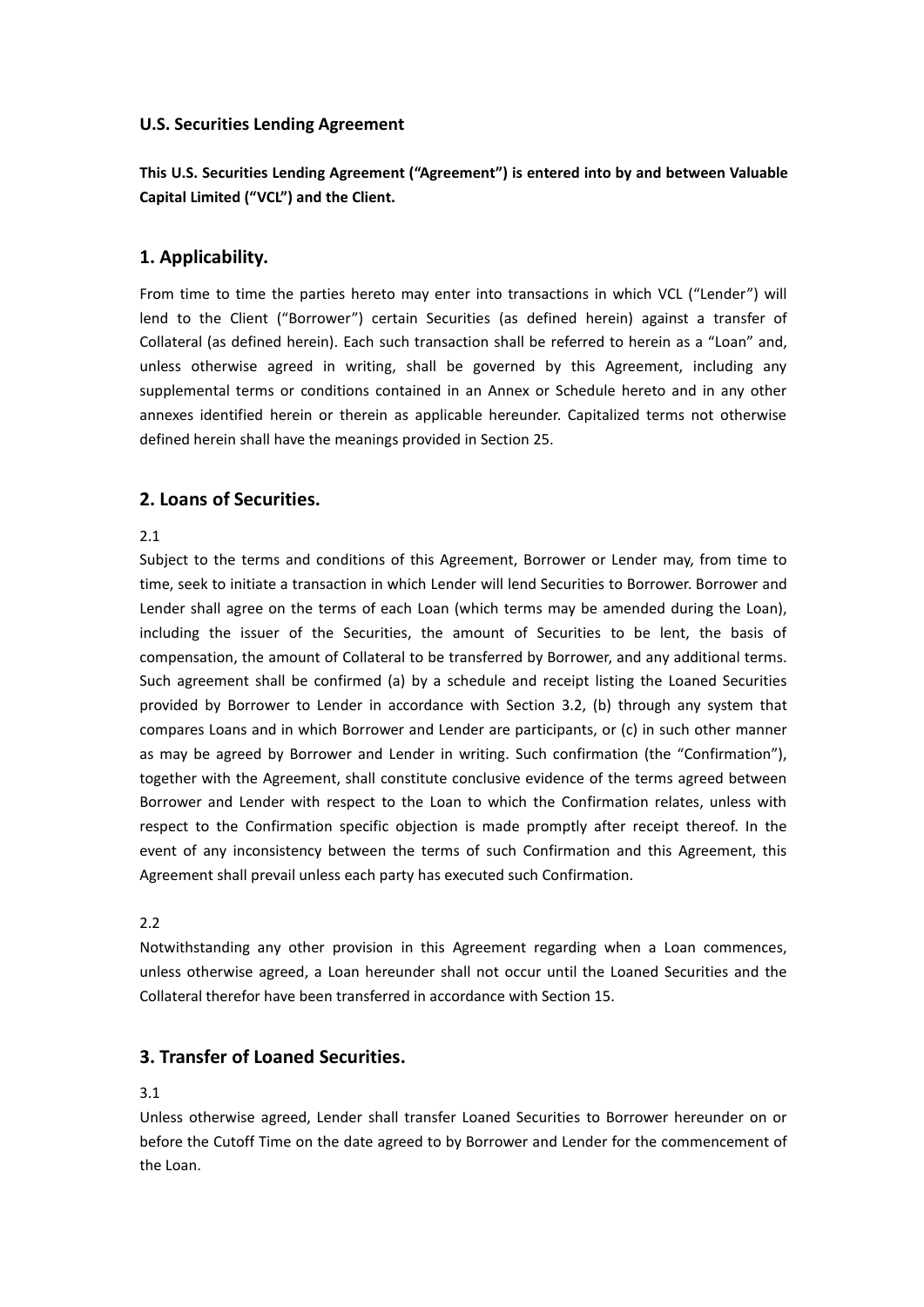Notwithstanding any other provision in this Agreement, the parties hereto agree that they intend the Loans hereunder to be loans of Securities. If, however, any Loan is deemed to be a loan of money by Borrower to Lender, then Borrower shall have, and Lender shall be deemed to have granted, a security interest in the Loaned Securities and the proceeds thereof.

# **4. Collateral.**

### 4.1

Unless otherwise agreed, Borrower shall, prior to or concurrently with the transfer of the Loaned Securities to Borrower, but in no case later than the Close of Business on the day of such transfer, transfer to Lender Collateral with a Market Value at least equal to the Margin Percentage of the Market Value of the Loaned Securities.

## 4.2

Borrower shall be deemed to have transferred Collateral to Lender by crediting Lender's account carried by Borrower with Collateral with a Market Value at least equal to the Margin Percentage of the Market Value of the Loaned Securities. The Collateral transferred by Borrower to Lender, as adjusted pursuant to Section 9, shall be security for Borrower's obligations in respect of such Loan and for any other obligations of Borrower to Lender hereunder. Borrower hereby pledges with, assigns to, and grants Lender a continuing first priority security interest in, and a lien upon, the Collateral, which shall attach upon the transfer of the Loaned Securities by Lender to Borrower and which shall cease upon the transfer of the Loaned Securities by Borrower to Lender. Lender will be deemed to have transferred Loaned Securities to Borrower on the date Borrower treats such securities as having been borrowed pursuant to Exchange Act rule 15c3-3(b)(3) and therefore not subject to the general possession to control requirements of Exchange Act rule 15c3-3(b). Borrower will be deemed to have transferred Loaned Securities to Lender on the date Borrower treats such securities as customer securities subject to the general possession or control requirements of Exchange Act Rule 15c3-3(b), without giving effect to Exchange Act rule  $15c3-3(b)(3)$ , without regard to whether such securities are thereby returned to Lender or continue to be borrowed by Borrower pursuant to any hypothecation agreement between Lender and Borrower.

#### 4.3

It is understood that Lender may use, lend or invest the Collateral, if such consists of cash, at its own risk, but that Lender shall, during the term of any Loan hereunder, segregate Collateral from all securities or other assets in its possession.

## 4.4

Except as otherwise provided herein, upon transfer to Lender ofthe Loaned Securities on the day a Loan is terminated pursuant to Section 6, Lender shall be obligated to transfer, and hereby authorizes Borrower to effect the transfer of, the Collateral (as adjusted pursuant to Section 9) to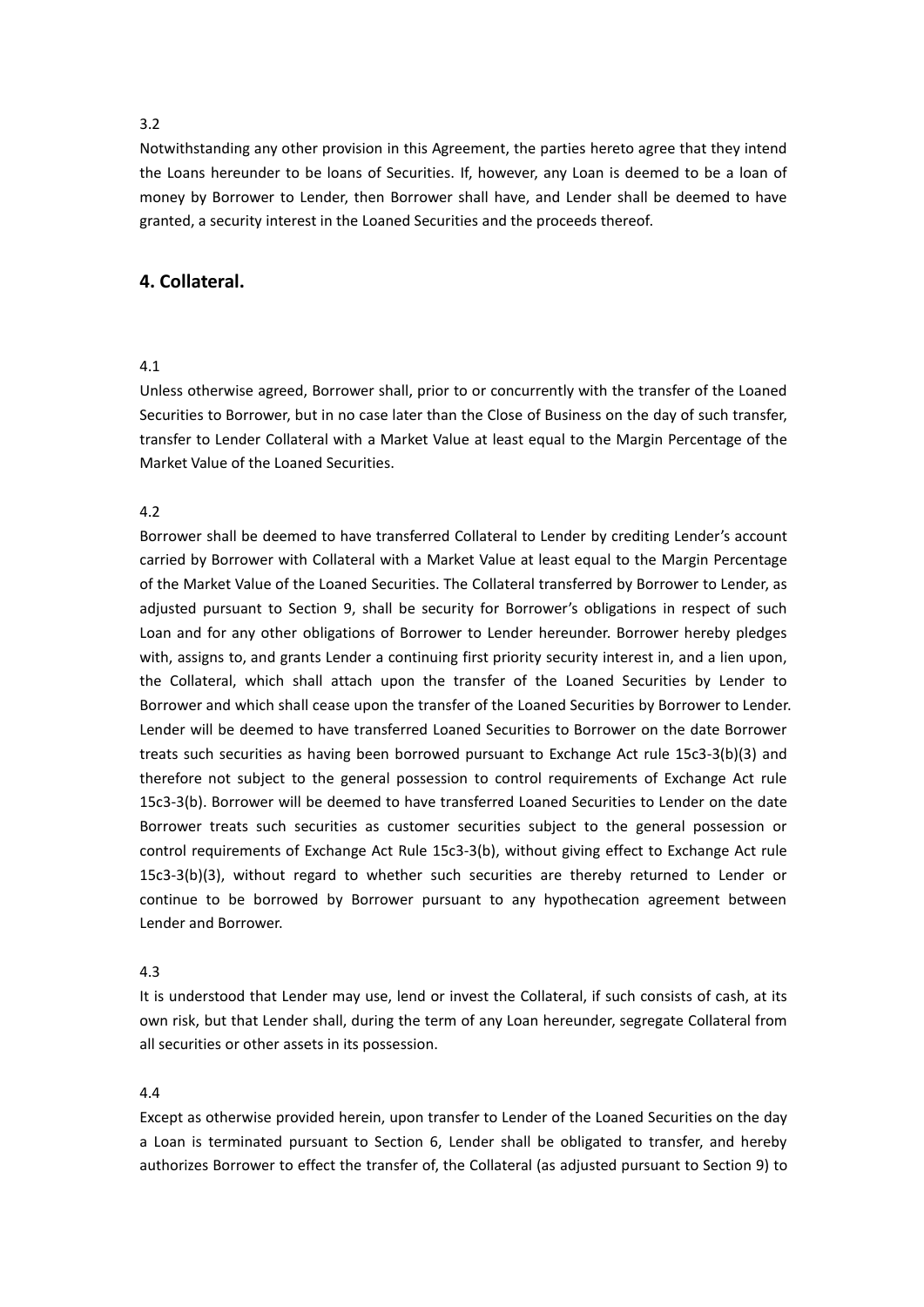Borrower on such day or, if such day is not a day on which a transfer of such Collateral may be effected under Section 15, the next day on which such a transfer may be effected.

## 4.5

If Borrower transfers Collateral to Lender, as provided in Section 4.1, and Lender does not transfer the Loaned Securities to Borrower, Borrower shall have the absolute right to the return of the Collateral; and if Lender transfers Loaned Securities to Borrower and Borrower does not transfer Collateral to Lender as provided in Section 4.1, Lender shall have the absolute right to the return of the Loaned Securities.

## 4.6

Borrower may, upon reasonable notice to Lender (taking into account all relevant factors, including industry practice, the type of Collateral to be substituted, and the applicable method of transfer), substitute Collateral for Collateral securing any Loan or Loans; provided, however, that such substituted Collateral shall (a) consist only of cash, securities or other property that Borrower and Lender agreed would be acceptable Collateral prior to the Loan or Loans and (b) have a Market Value such that the aggregate Market Value of such substituted Collateral, together with all other Collateral for Loans in which the party substituting such Collateral is acting as Borrower, shall equal or exceed the agreed upon Margin Percentage of the Market Value of the Loaned Securities.

## 4.7

In the event Borrower and Lender agree to a Loan of Securities collateralized by a Letter of Credit, in order to enable the Issuing Bank to identify Lender and issue the Letter of Credit in favor of Lender, Lender hereby agrees that Borrower may provide information in its possession concerning Lender's identity to the Issuing Bank. Prior to the expiration of any letter of credit supporting Borrower's obligations hereunder, Borrower shall, no later than the Extension Deadline, (a) obtain an extension of the expiration of such letter of credit, (b) replace such letter of credit by providing Lender with a substitute letter of credit in an amount at least equal to the amount of the letter of credit for which it is substituted, or (c) transfer such other Collateral to Lender as may be acceptable to Lender.

# **5. Fees for Loan.**

## 5.1

Unless otherwise agreed, Borrower agrees to pay Lender a loan fee (a "Loan Fee"), computed daily on each Loan.

## 5.2

Unless otherwise agreed, any Loan Fee payable hereunder shall be payable within fifteen (15) Business Days following the last Business Day of the calendar month in which such fee was incurred.

## **6. Termination of the Loan.**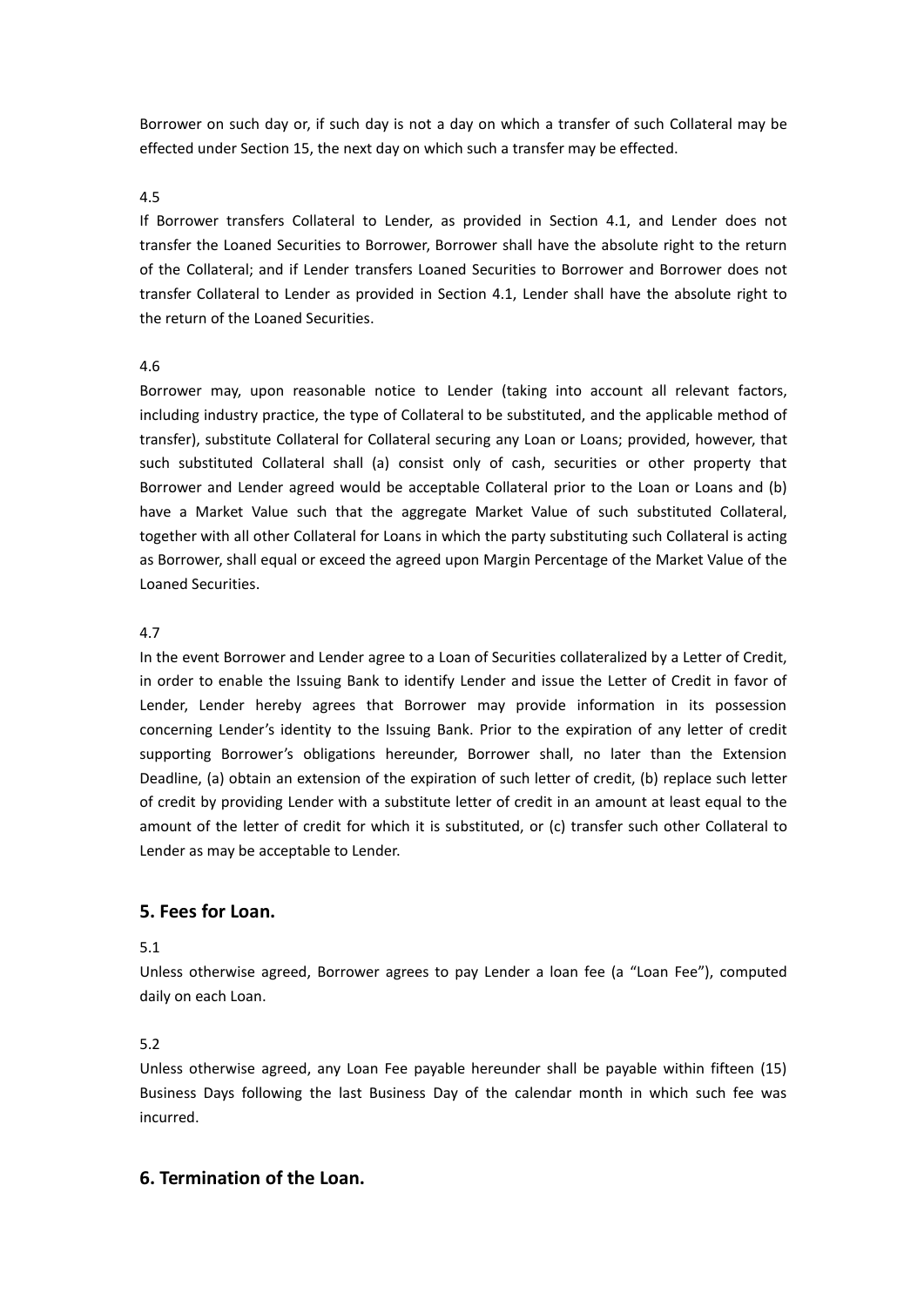Unless otherwise agreed, either party may terminate a Loan on a termination date established by notice given to the other party prior to the Close of Business on a Business Day. Unless an earlier date is agreed by the Parties, the termination date established by a termination notice shall be a date no earlier than the standard settlement date that would apply to a purchase or sale of the Loaned Securities (in the case of a notice given by Lender) or the non-cash Collateral securing the Loan (in the case of a notice given by Borrower) entered into at the time of such notice, which date shall, unless Borrower and Lender agree to the contrary, be (i) in the case of Government Securities, the next Business Day following such notice and (ii) in the case of all other Securities, the third Business Day following such notice.

#### 6.2

Notwithstanding section 6.2 and unless otherwise agreed, Borrower may terminate a Loan on any Business Day, effective as of such Business Day, by transferring the Loaned Securities to Lender on such Business Day. Borrower will be deemed to have transferred Loaned Securities by the end of a Business Day if it treats such securities as customer securities subject to the general possession or control requirements of Exchange Act Rule 15c3-3(b), without giving effect to Exchange Act rule 15c3-3(b)(3), without regard to whether such securities are thereby returned to Lender or may continue to be borrowed by Borrower pursuant to any hypothecation agreement between Lender and Borrower.

## 6.3

The execution by Borrower of an order to sell the Loaned Securities by Lender shall constitute notice of termination by Lender to Borrower. The termination date established by such asale of the Loaned Securities shall be the settlement date of such sale of the Loaned Securities or any earlier date on which Borrower is deemed to have transferred Loaned Securities to Lender under section 6.3.

## 6.4

Unless otherwise agreed, Borrower shall, on or before the Cutoff Time on the termination date of a Loan, transfer the Loaned Securities to Lender; provided, however, that upon such transfer by Borrower, Lender shall transfer the Collateral (as adjusted pursuant to Section 9) to Borrower in accordance with Section 4.4.

# **7. Rights in Respect of Loaned Securities and Collateral.**

Except as set forth in Sections 8.1 and 8.2 and as otherwise agreed by Borrower and Lender, until Loaned Securities are required to be redelivered to Lender upon termination of a Loan hereunder, Borrower shall have all of the incidents of ownership of the Loaned Securities, including the right to transferthe Loaned Securities to others. Lender hereby waives the right to vote, orto provide any consent or to take any similar action with respect to, the Loaned Securities in the event that the record date or deadline for such vote, consent or other action falls during the term of the Loan.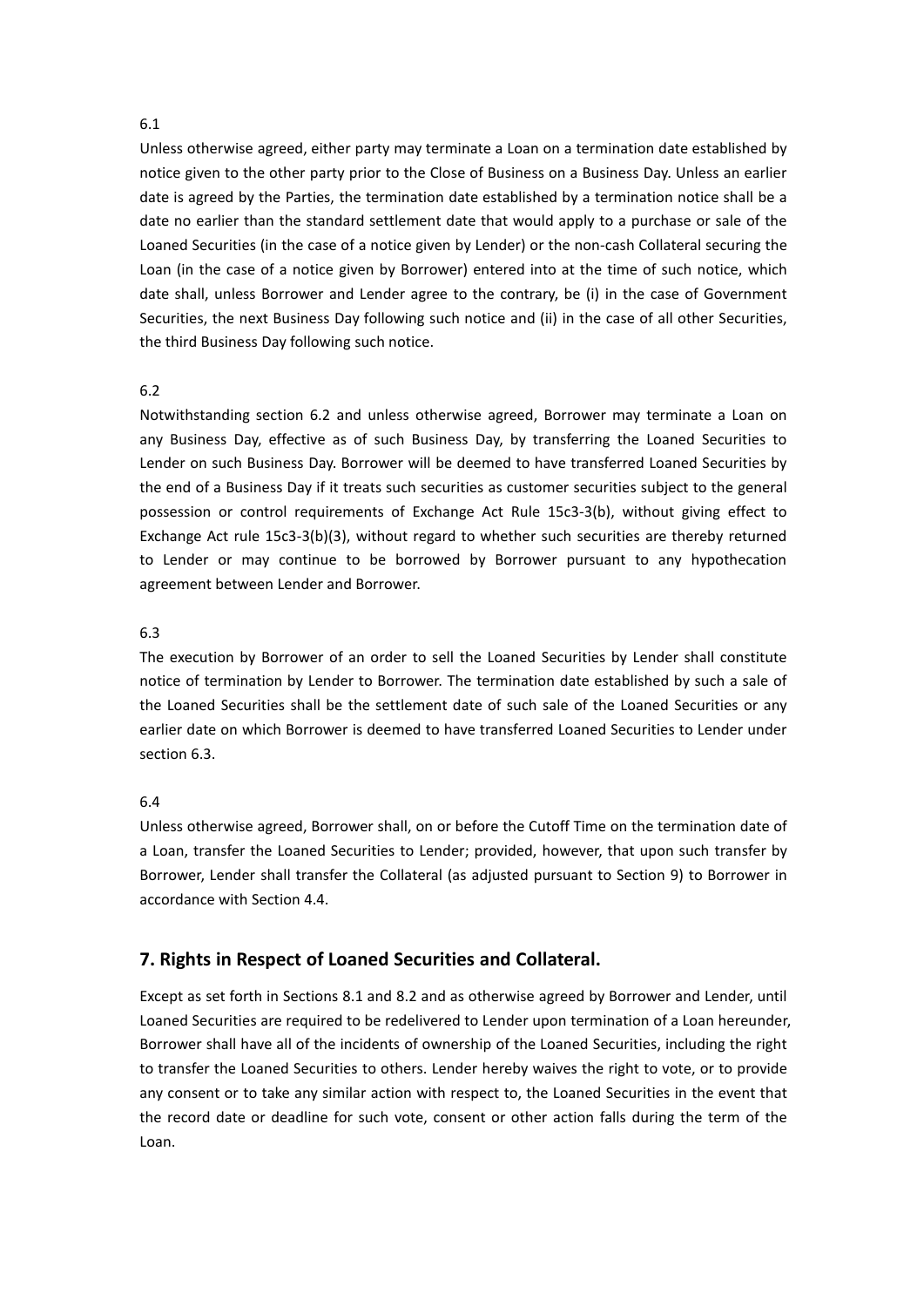# **8. Distributions.**

## 8.1

Lender shall be entitled to receive all Distributions made on or in respect of the Loaned Securities which are not otherwise received by Lender, to the full extent it would be so entitled if the Loaned Securities had not been lent to Borrower.

# 8.2

Any cash Distributions made on or in respect of the Loaned Securities, which Lender is entitled to receive pursuant to Section 8.1, shall be paid by the transfer of cash to Lender by Borrower, on the date any such Distribution is paid, in an amount equal to such cash Distribution, so long as Lender is not in Default at the time of such payment. Non-cash Distributions that Lender is entitled to receive pursuant to Section 8.1 shall be added to the Loaned Securities on the date of distribution and shall be considered such for all purposes, except that if the Loan has terminated, Borrower shall forthwith transfer the same to Lender.

# 8.3

Borrower shall be entitled to receive all Distributions made on or in respect of non-cash Collateral which are not otherwise received by Borrower, to the full extent it would be so entitled if the Collateral had not been transferred to Lender.

# 8.4

Any cash Distributions made on or in respect of such Collateral, which Borrower is entitled to receive pursuant to Section 8.3, shall be paid by the transfer of cash to Borrower by Lender, on the date any such Distribution is paid, in an amount equal to such cash Distribution, so long as Borrower is not in Default at the time of such payment. Non-cash Distributions that Borrower is entitled to receive pursuant to Section 8.3 shall be added to the Collateral on the date of distribution and shall be considered such for all purposes, except that if each Loan secured by such Collateral has terminated, Lender shall forthwith transfer the same to Borrower.

# 8.5

# Unless otherwise agreed by the parties:

# 8.5.1

If (i) Borrower is required to make a payment (a "Borrower Payment") with respect to cash Distributions on Loaned Securities under Sections 8.1 and 8.2 ("Securities Distributions"), or (ii) Lender is required to make a payment (a "Lender Payment") with respect to cash Distributions on Collateral under Sections 8.3 and 8.4 ("Collateral Distributions"), and (iii) Borrower or Lender, as the case may be ("Payor"), shall be required by law to collect any withholding or other tax, duty, fee, levy or charge required to be deducted or withheld from such Borrower Payment or Lender Payment ("Tax"), then Payor shall (subject to subsections (b) and (c) below), pay such additional amounts as may be necessary in order that the net amount of the Borrower Payment or Lender Payment received by the Lender or Borrower, as the case may be ("Payee"), after payment of such Tax equals the net amount of the Securities Distribution or Collateral Distribution that would have been received if such Securities Distribution or Collateral Distribution had been paid directly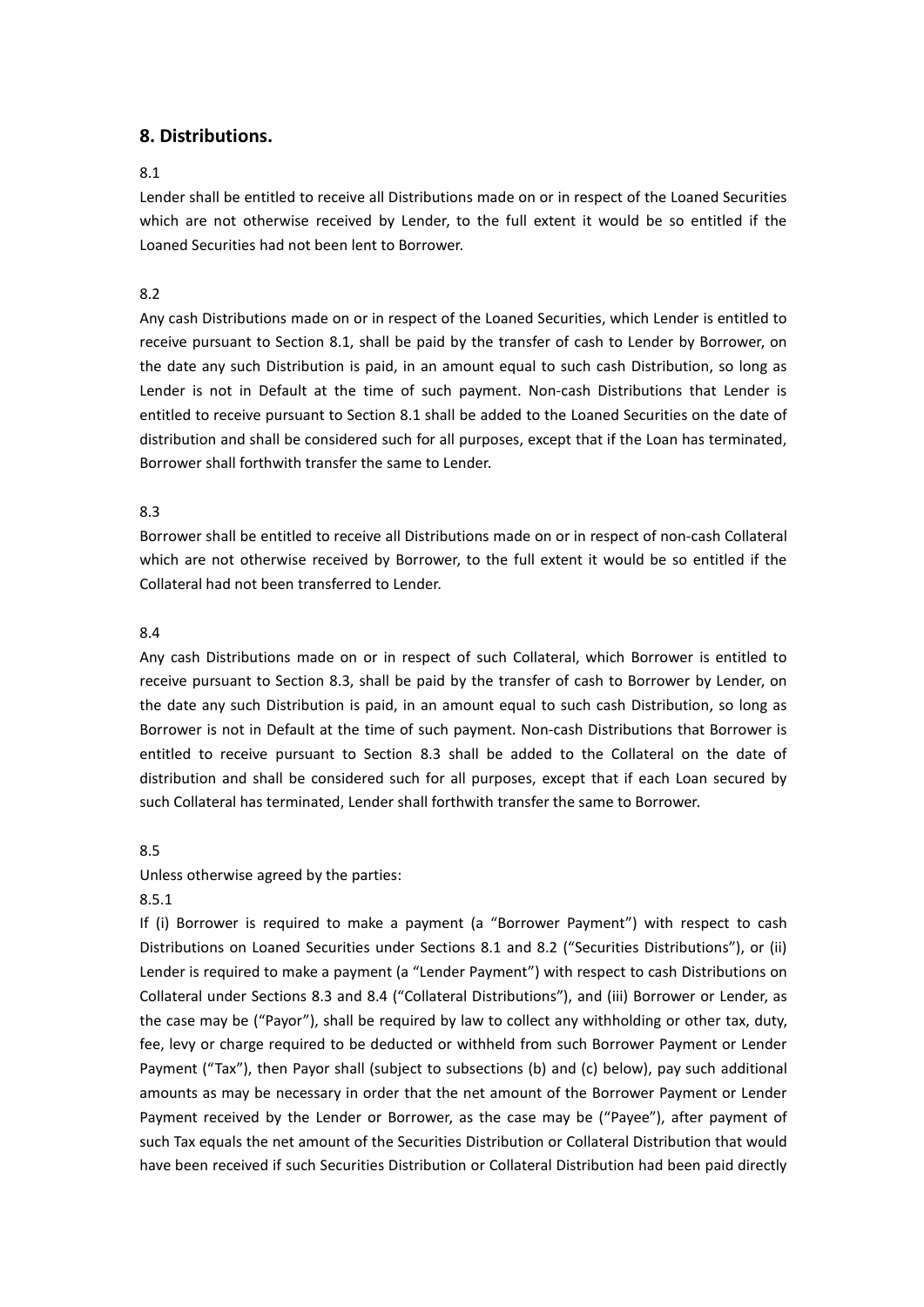to the Payee.

8.5.2

No additional amounts shall be payable to a Payee under subsection 8.5.1 above to the extent that Tax would have been imposed on a Securities Distribution or Collateral Distribution paid directly to the Payee.

## 8.5.3

No additional amounts shall be payable to a Payee under subsection 8.5.1 above to the extent that such Payee is entitled to an exemption from, or reduction in the rate of, Tax on a Borrower Payment or Lender Payment subject to the provision of a certificate or other documentation, but has failed timely to provide such certificate or other documentation.

## 8.5.4

Each party hereto shall be deemed to represent that, as of the commencement of any Loan hereunder, no Tax would be imposed on any cash Distribution paid to it with respect to (i) Loaned Securities subject to a Loan in which it is acting as Lender or (ii) Collateral for any Loan in which it is acting as Borrower, unless such party has given notice to the contrary to the other party hereto (which notice shall specify the rate atwhich such Tax would be imposed). Each party agrees to notify the other of any change that occurs during the term of a Loan in the rate of any Tax that would be imposed on any such cash Distributions payable to it.

#### 8.6

To the extent that, under the provisions of Sections 8.1 through 8.5, (a) a transfer of cash or other property by Borrower would give rise to aMargin Excess or (b) a transfer of cash or other property by Lender would give rise to a Margin Deficit, Borrower or Lender (as the case may be) shall not be obligated to make such transfer of cash or other property in accordance with such Sections, but shall in lieu of such transfer immediately credit the amounts that would have been transferable under such Sections to the account of Lender or Borrower (as the case may be).

# 9. Mark to Market.

## 9.1

If at any time the aggregate Market Value of all Collateral for Loans by Lender shall be less than the Margin Percentage of the Market Value of all the outstanding Loaned Securities subject to such Loans (a "Margin Deficit"), Borrower shall transfer additional Collateral no later than the Close of Business on the next Business Day so that the Market Value of such additional Collateral, when added to the Market Value of all other Collateral for such Loans, shall equal or exceed the Margin Percentage of the Market Value of the Loaned Securities.

## 9.2

If at any time the Market Value of all Collateral for Loans to Borrower shall be greater than the Margin Percentage of the Market Value of all the outstanding Loaned Securities subject to such Loans (a "Margin Excess"), Lender hereby authorizes Borrower to transfer to Borrower such amount of the Collateral selected by Borrower so that the Market Value of the Collateral for such Loans, after deduction of such amounts, shall thereupon not exceed the Margin Percentage of the Market Value of the Loaned Securities.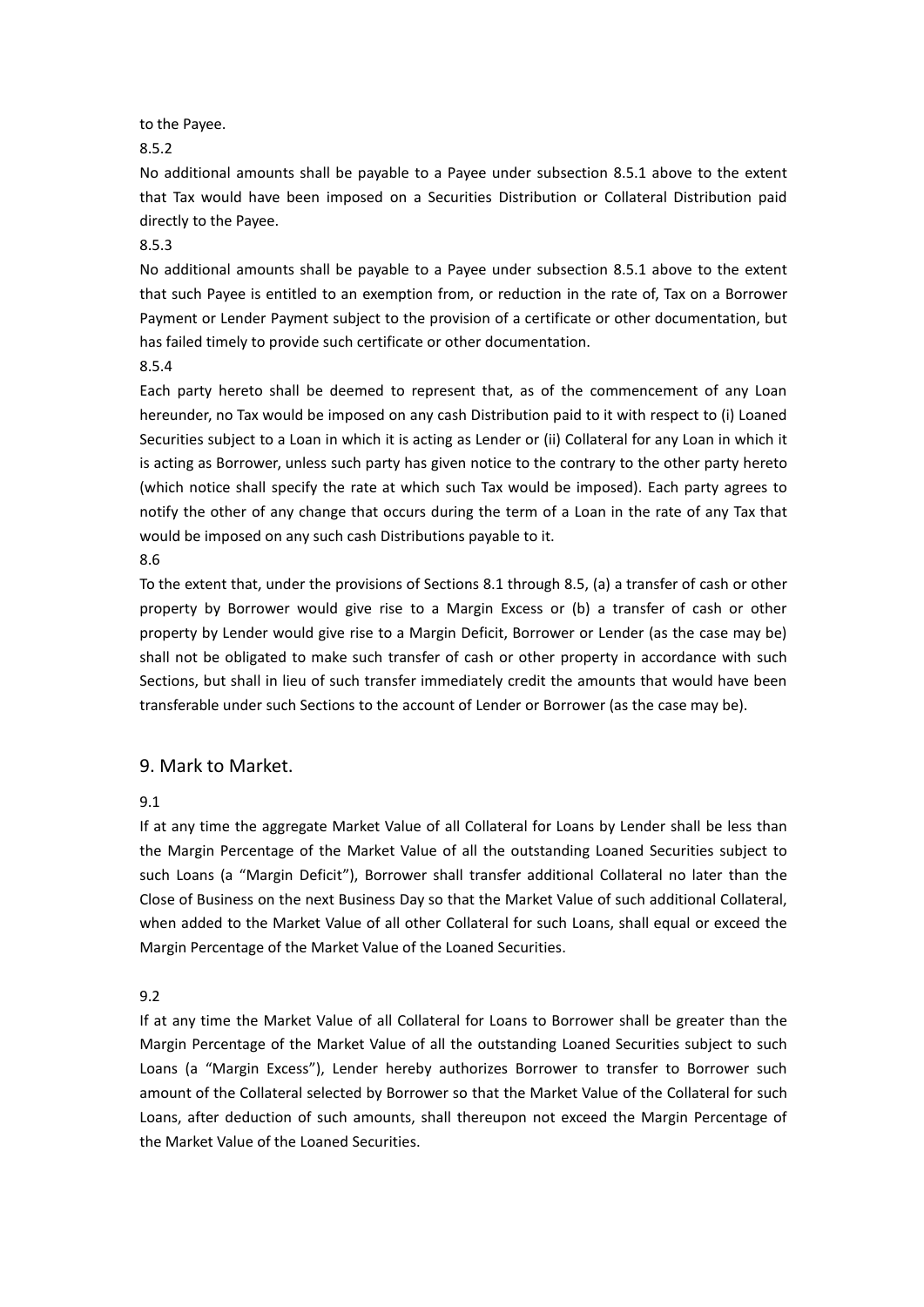Borrower and Lender may agree, with respect to one or more Loans hereunder, to mark the values to market pursuant to Sections 9.1 and 9.2 by separately valuing the Loaned Securities lent and the Collateral given in respect thereof on a Loan-by-Loan basis.

# 9.4

Borrower and Lender may agree, with respect to any or all Loans hereunder, that the respective rights of Lender and Borrower under Sections 9.1 and 9.2 may be exercised only where a Margin Excess or Margin Deficit exceeds a specified dollar amount or a specified percentage of the Market Value of the Loaned Securities under such Loans (which amount or percentage shall be agreed to by Borrower and Lender prior to entering into any such Loans).

# **10. Representations.**

The parties to this Agreement hereby make the following representations and warranties, which shall continue during the term of any Loan hereunder:

10.1

Each party hereto represents and warrants that (a) it has the power to execute and deliver this Agreement, to enter into the Loans contemplated hereby and to perform its obligations hereunder, (b) it has taken all necessary action to authorize such execution, delivery and performance, and (c) this Agreement constitutes a legal, valid and binding obligation enforceable against it in accordance with its terms.

# 10.2

Each party hereto represents and warrants that it has not relied on the other for any tax or accounting advice concerning this Agreement and that it has made its own determination as to the tax and accounting treatment of any Loan and any dividends, remuneration or other funds received hereunder.

# 10.3

Each party hereto represents and warrants that it is acting for its own account unless it expressly specifies otherwise in writing and complies with Section 11.1(b).

# 10.4

To the extent applicable, Borrower represents and warrants that it has, or will have at the time of transfer of any Collateral, the right to grant a first priority security interest therein subject to the terms and conditions hereof.

## 10.5

Borrower represents and warrants that it (or the person to whom it relends the Loaned Securities) is borrowing or will borrow Loaned Securities that are Equity Securities for the purpose of making delivery of such Loaned Securities in the case of short sales, failure to receive securities required to be delivered, or as otherwise permitted pursuant to Regulation T as in effect from time to time.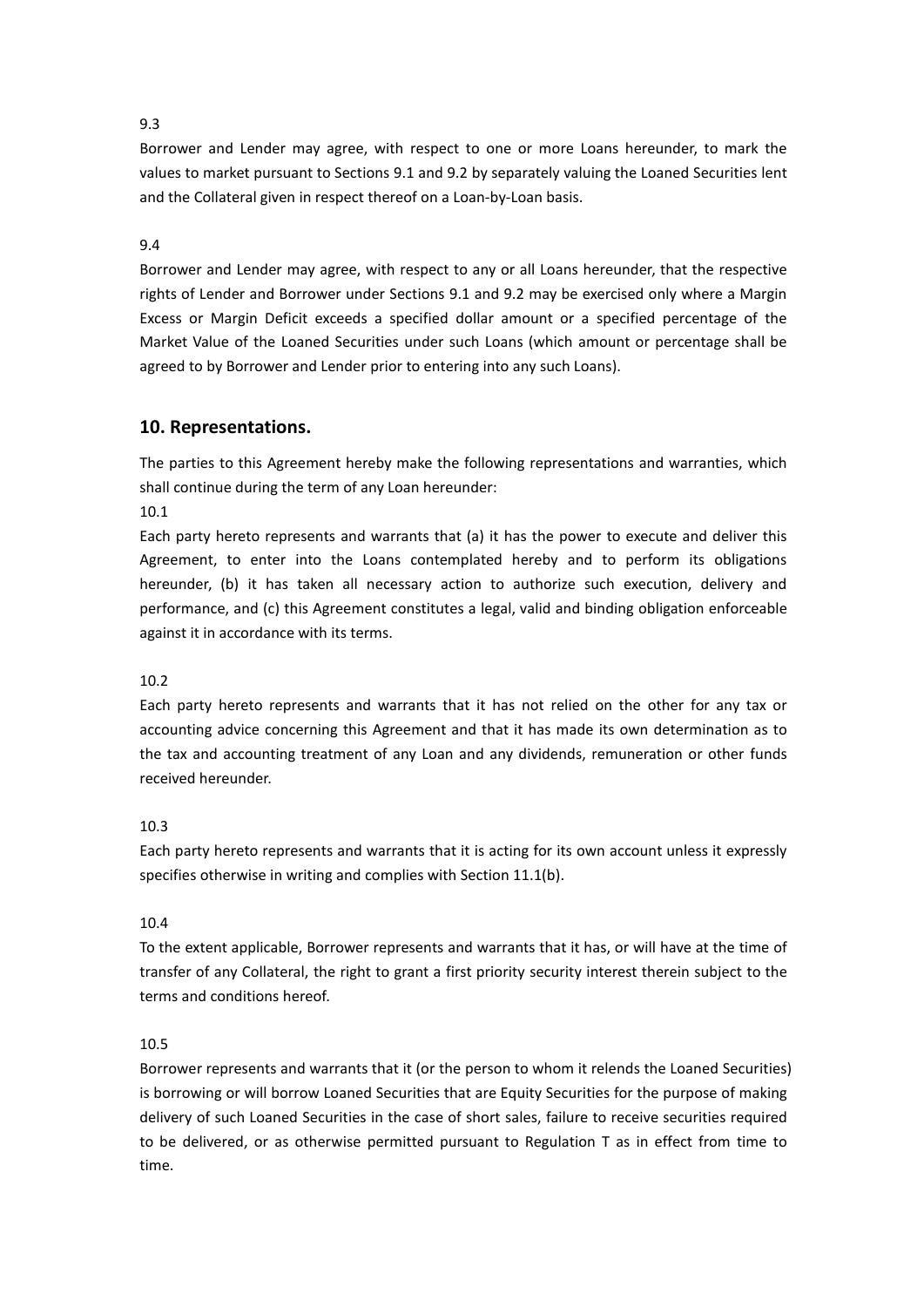Borrower and Lender may agree, as provided in Section 24.2, that Borrower shall not be deemed to have made the representation or warranty in subsection (a) with respect to any Loan. By entering into any such agreement, Lender shall be deemed to have represented and warranted to Borrower (which representation and warranty shall be deemed to be repeated on each day during the term of the Loan) that Lender is either (i) an "exempted borrower" within the meaning of Regulation Tor (ii) a member of a national securities exchange or a broker or dealer registered with the U.S. Securities and Exchange Commission that is entering into such Loan to finance its activities as a market maker or an underwriter.

# 10.7

Lender represents and warrants that it has, or will have at the time of transfer of any Loaned Securities, the right to transfer the Loaned Securities subject to the terms and conditions hereof.

# **11. Covenants.**

Each party agrees either (a) to be liable as principal with respect to its obligations hereunder or (b) to execute and comply fully with the provisions of Annex I (the terms and conditions of which Annex are incorporated herein and made a part hereof).

# **12. Events of Default.**

All Loans hereunder may, at the option of the non-defaulting party (which option shall be deemed to have been exercised immediately upon the occurrence of an Act of Insolvency), be terminated immediately upon the occurrence of any one or more of the following events (individually, a "Default"):

# 12.1

if any Loaned Securities shall not be transferred to Lender upon termination of the Loan as required by Section 6;

# 12.2

if any Collateral shall not be transferred to Borrower upon termination of the Loan as required by Sections 4.4 and 6;

# 12.3

if either party shall fail to transfer Collateral as required by Section 9;

# 12.4

if either party (a) shall fail to transfer to the other party amounts in respect of Distributions required to be transferred by Section 8, (b) shall have been notified of such failure by the other party prior to the Close of Business on any day, and (c) shall not have cured such failure by the Cutoff Time on the next day after such Close of Business on which atransfer of cash may be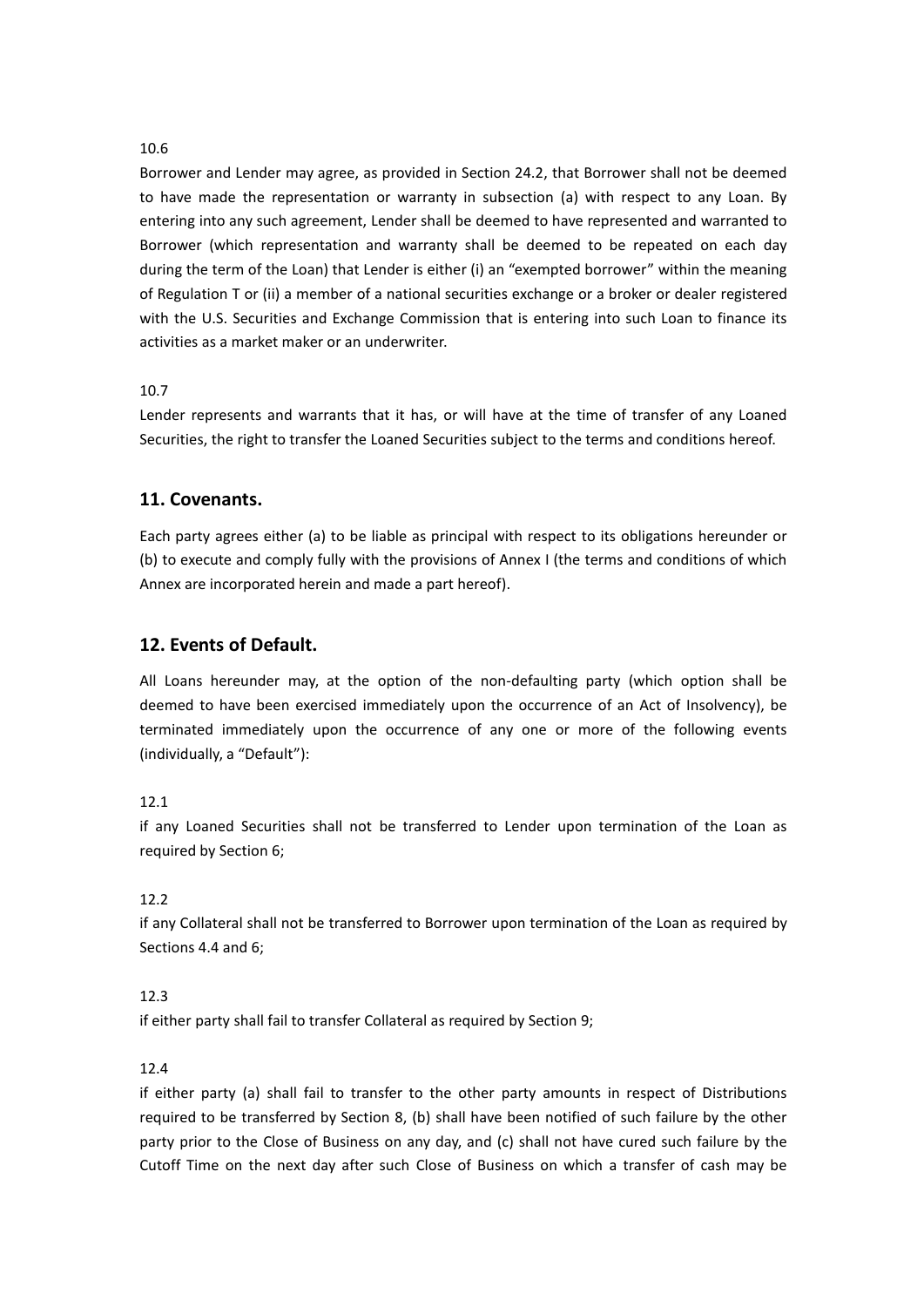effected in accordance with Section 15;

#### 12.5

if any representation made by either party in respect of this Agreement or any Loan or Loans hereunder shall be incorrect or untrue in any material respect during the term of any Loan hereunder;

## 12.6

if either party notifies the other of its inability to or its intention not to perform its obligations hereunder or otherwise disaffirms, rejects or repudiates any of its obligations hereunder; or

## 12.7

if either party (a) shall fail to perform any material obligation under this Agreement not specifically set forth in clauses 12.1 through 12.7, above, including but not limited to the payment of fees as required by Section 5, and the payment of transfer taxes as required by Section 14, (b) shall have been notified of such failure by the other party prior to the Close of Business on any day, and (c) shall not have cured such failure by the Cutoff Time on the next day after such Close of Business on which a transfer of cash may be effected in accordance with Section 15.

The non-defaulting party shall (except upon the occurrence of an Act of Insolvency) give notice as promptly as practicable to the defaulting party of the exercise of its option to terminate all Loans hereunder pursuant to this Section 12.

## **13. Remedies.**

#### 13.1

Upon the occurrence of a Default under Section 12 entitling Lender to terminate all Loans hereunder, Lender shall have the right, in addition to any other remedies provided herein, (a) to purchase a like amount of Loaned Securities ("Replacement Securities") in the principal market for such Loaned Securities in a commercially reasonable manner, (b) to sell any Collateral in the principal market for such Collateral in a commercially reasonable manner and (c) to apply and set off the Collateral and any proceeds thereof (including any amounts drawn under a letter of credit supporting any Loan) against the payment of the purchase price for such Replacement Securities and any amounts due to Lender under Sections 5, 8, 14 and 16. In the event that Lender shall exercise such rights, Borrower's obligation to return a like amount of the Loaned Securities shall terminate. Lender may similarly apply the Collateral and any proceeds thereof to any other obligation of Borrower under this Agreement, including Borrower's obligations with respect to Distributions paid to Borrower (and not forwarded to Lender) in respect of Loaned Securities. In the event that (i) the purchase price of Replacement Securities (plus all other amounts, if any, due to Lender hereunder) exceeds (ii) the amount of the Collateral, Borrower shall be liable to Lender for the amount of such excess together with interest thereon at a rate equal to LIBOR, the Federal Funds Rate or such other rate as may be specified by the Lender from time to time, in each case as such rate fluctuates from day to day, from the date of such purchase until the date of payment of such excess. As security for Borrower's obligation to pay such excess, Lender shall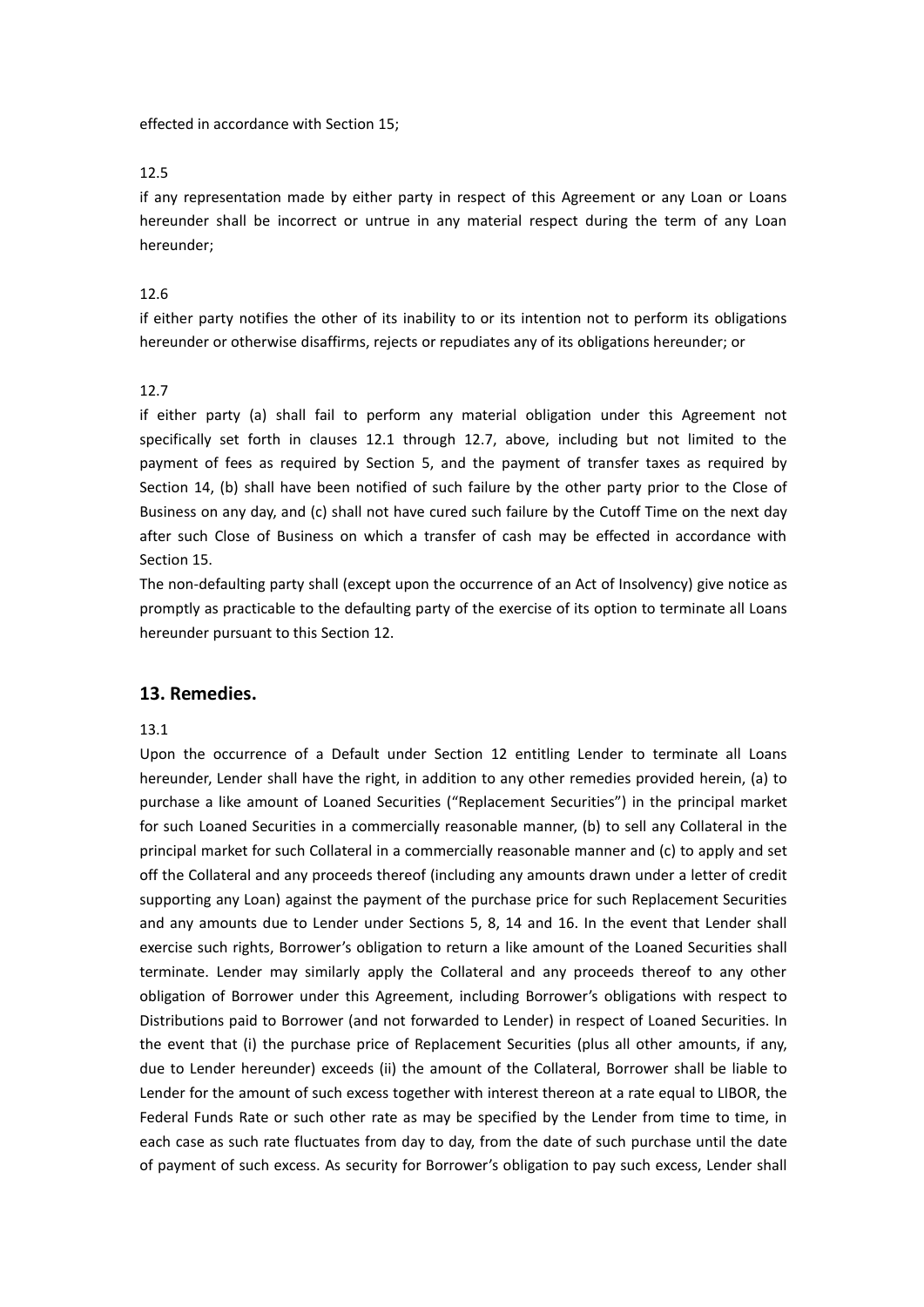have, and Borrower hereby grants, a security interest in any property of Borrower then held by or for Lender and a right of setoff with respect to such property and any other amount payable by Lender to Borrower. The purchase price of Replacement Securities purchased under this Section 13.1 shall include, and the proceeds of any sale of Collateral shall be determined after deduction of, broker's fees and commissions and all other reasonable costs, fees and expenses related to such purchase or sale (as the case may be). In the event Lender exercises its rights under this Section 13.1, Lender may elect in its sole discretion, in lieu of purchasing all or a portion of the Replacement Securities or selling all or a portion of the Collateral, to be deemed to have made, respectively, such purchase of Replacement Securities or sale of Collateral for an amount equal to the price therefor on the date of such exercise obtained from a generally recognized source or the last bid quotation from such a source at the most recent Close of Trading. Subject to Section 18, upon the satisfaction of all obligations hereunder, any remaining Collateral shall be returned to Borrower.

## 13.2

Upon the occurrence of a Default under Section 12 entitling Borrower to terminate all Loans hereunder, Borrower shall have the right, in addition to any other remedies provided herein, (a) to purchase a like amount of Collateral ("Replacement Collateral") in the principal market for such Collateral in acommercially reasonable manner, (b) to sell a like amount of the Loaned Securities in the principal market for such Loaned Securities in a commercially reasonable manner and (c) to apply and set off the Loaned Securities and any proceeds thereof against (i) the payment of the purchase price for such Replacement Collateral, (ii) Lender's obligation to return any cash or other Collateral, and (iii) any amounts due to Borrower under Sections 5, 8 and 16. In such event, Borrower may treat the Loaned Securities as its own and Lender's obligation to return a like amount of the Collateral shall terminate; provided, however, that Lender shall immediately return any letters of credit supporting any Loan upon the exercise or deemed exercise by Borrower of its termination rights under Section 12. Borrower may similarly apply the Loaned Securities and any proceeds thereof to any other obligation of Lender under this Agreement, including Lender's obligations with respect to Distributions paid to Lender (and not forwarded to Borrower) in respect of Collateral. In the event that (i) the sales price received from such Loaned Securities is less than (ii) the purchase price of Replacement Collateral (plus the amount of any cash or other Collateral not replaced by Borrower and all other amounts, if any, due to Borrower hereunder), Lender shall be liable to Borrower for the amount of any such deficiency, together with interest on such amounts at a rate equal to LIBOR, the Federal Funds Rate or such other rate as may be specified by the Lender from time to time, in each case as such rate fluctuates from day to day, from the date of such sale until the date of payment of such deficiency. As security for Lender's obligation to pay such deficiency, Borrower shall have, and Lender hereby grants, a security interest in any property of Lender then held by or for Borrower and a right of setoff with respect to such property and any other amount payable by Borrower to Lender. The purchase price of any Replacement Collateral purchased under this Section 13.2 shall include, and the proceeds of any sale of Loaned Securities shall be determined after deduction of, broker's fees and commissions and allother reasonable costs, fees and expenses related to such purchase or sale (as the case may be). In the event Borrower exercises its rights under this Section 13.2, Borrower may elect in its sole discretion, in lieu of purchasing all or a portion of the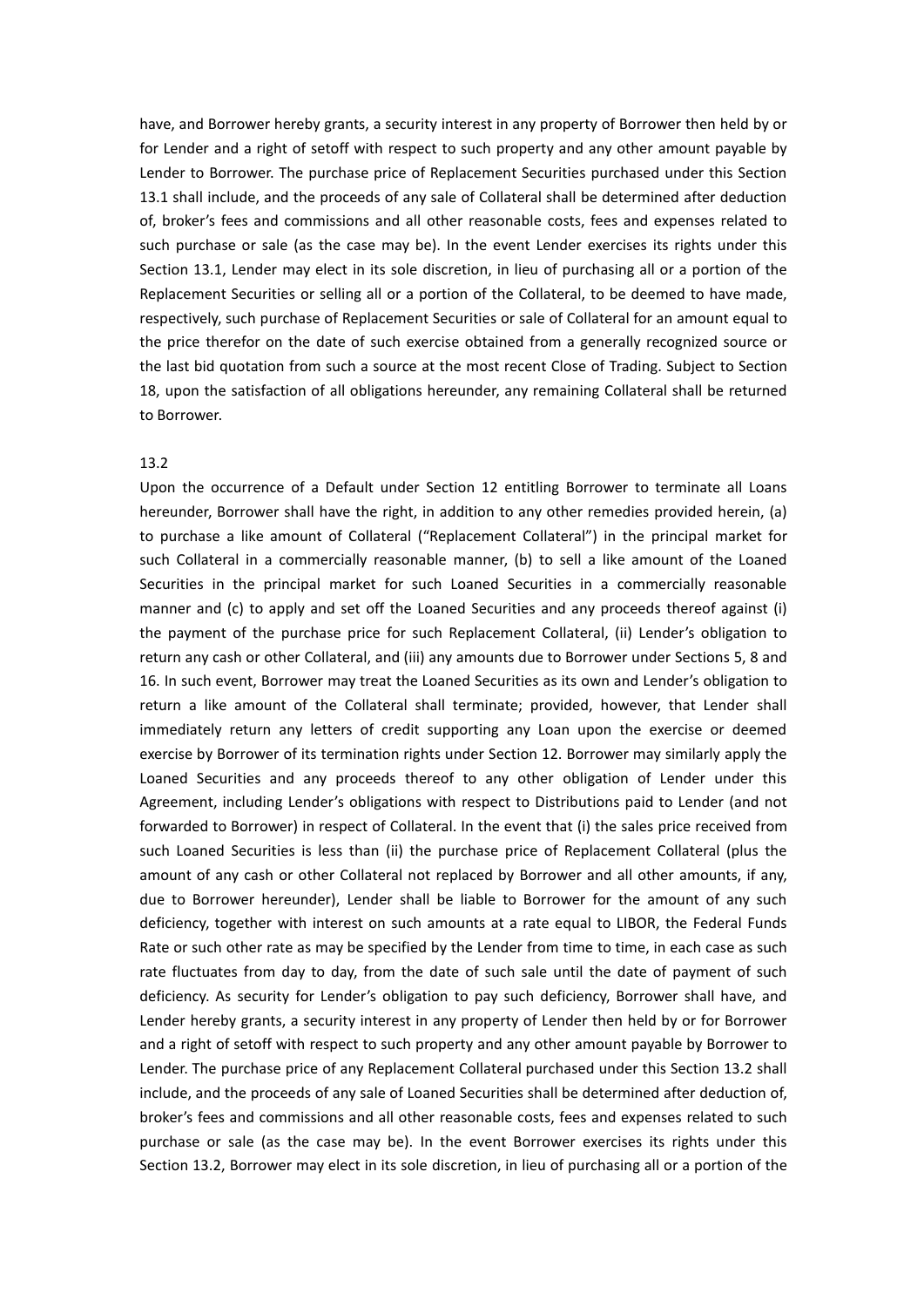Replacement Collateral or selling all or a portion of the Loaned Securities, to be deemed to have made, respectively, such purchase of Replacement Collateral or sale of Loaned Securities for an amount equal to the price therefor on the date of such exercise obtained from a generally recognized source or the last bid quotation from such a source at the most recent Close of Trading. Subject to Section 18, upon the satisfaction of all Lender's obligations hereunder, any remaining Loaned Securities (or remaining cash proceeds thereof) shall be returned to Lender.

## 13.3

Unless otherwise agreed, the parties acknowledge and agree that (a) the Loaned Securities and any Collateral consisting of Securities are of a type traded in a recognized market, (b) in the absence of a generally recognized source for prices or bid or offer quotations for any security, the non-defaulting party may establish the source therefor in its sole discretion, and (c) all prices and bid and offer quotations shall be increased to include accrued interest to the extent not already included therein (except to the extent contrary to market practice with respect to the relevant Securities).

## 13.4

In addition to its rights hereunder, the non-defaulting party shall have any rights otherwise available to it under any other agreement or applicable law. In addition to any other remedies to which a non-defaulting party may be entitled under the Agreement, the defaulting party shall, with respect to an individual Loan or with respect to a class of Loans, be liable to the non-defaulting party for (a) the amount of all reasonable legal or other expenses incurred by the non-defaulting party in connection with or as a result of a Default, (b) damages in an amount equal to the cost (including all fees, expenses and commissions) of entering into replacement transactions and entering into or terminating hedge transactions in connection with or as a result of a Default, and (c) any other loss, damage, cost or expense directly arising or resulting from the occurrence of a Default in respect of a Loan.

# **14. Transfer Taxes.**

All transfer taxes with respect to the transfer of the Loaned Securities by Lender to Borrower and by Borrower to Lender upon termination of the Loan and with respect to the transfer of Collateral by Borrower to Lender and by Lender to Borrower upon termination of the Loan or pursuant to Section 4.6 or Section 9 shall be paid by Borrower.

# **15. Transfers.**

15.1

All transfers by either Borrower or Lender of Loaned Securities or Collateral consisting of "financial assets" (within the meaning of the UCC) hereunder shall be by (a) in the case of certificated securities, physical delivery of certificates representing such securities together with duly executed stock and bond transfer powers, as the case may be, with signatures guaranteed by a bank or a member firm of the New York Stock Exchange, Inc., (b) registration of an uncertificated security in the transferee's name by the issuer of such uncertificated security, (c)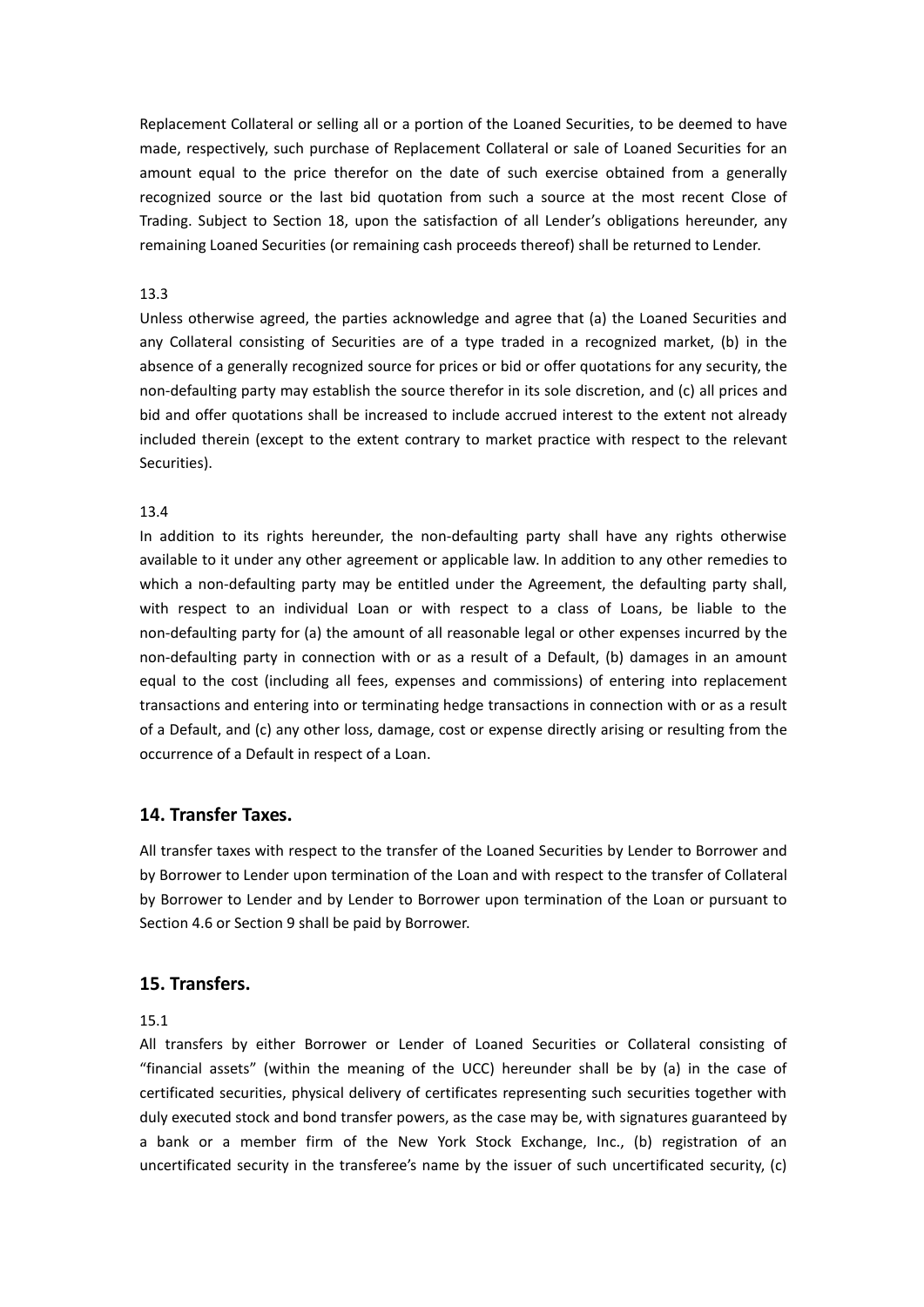the crediting by a Clearing Organization of such financial assets to the transferee's "securities account" (within the meaning of the UCC) maintained with such Clearing Organization, or (d) such other means as Borrower and Lender may agree.

15.2

All transfers of cash hereunder shall be by (a) wire transfer in immediately available, freely transferable funds or (b) such other means as Borrower and Lender may agree.

## 15.3

All transfers of letters of credit from Borrower to Lender shall be made by physical delivery to Lender of an irrevocable letter of credit issued by a "bank" as defined in Section 3(a)(6)(A)-(C) of the Exchange Act. Transfers of letters of credit from Lender to Borrower shall be made by causing such letters of credit to be returned or by causing the amount of such letters of credit to be reduced to the amount required after such transfer.

#### 15.4

A transfer of Securities, cash or letters of credit may be effected under this Section 15 on any day except (a) a day on which the transferee is closed for business at its primary place of business or (b) a day on which a Clearing Organization or wire transfer system is closed, if the facilities of such Clearing Organization or wire transfer system are required to effect such transfer.

#### 15.5

For the avoidance of doubt, the parties agree and acknowledge that the term "securities," as used herein (except in this Section 15), shall include any "security entitlements" with respect to such securities (within the meaning of the UCC). In every transfer of "financial assets" (within the meaning of the UCC) hereunder, the transferor shall take all steps necessary (a) to effect a delivery to the transferee under Section 8-301 of the UCC, or to cause the creation of a security entitlement in favor of the transferee under Section 8-501 of the UCC, (b) to enable the transferee to obtain "control" (within the meaning of Section 8-106 of the UCC), and (c) to provide the transferee with comparable rights under any applicable foreign law or regulation.

## **16. Contractual Currency.**

# 16.1

Borrower and Lender agree that (a) any payment in respect of a Distribution under Section 8 shall be made in the currency in which the underlying Distribution of cash was made, (b) any return of cash shall be made in the currency in which the underlying transfer of cash was made, and (c) any other payment of cash in connection with a Loan under this Agreement shall be in the currency agreed upon by Borrower and Lender in connection with such Loan (the currency established under clause (a), (b) or (c) hereinafter referred to as the "Contractual Currency"). Notwithstanding the foregoing, the payee of any such payment may, at its option, accept tender thereof in any other currency; provided, however, that, to the extent permitted by applicable law, the obligation of the payor to make such payment will be discharged only to the extent of the amount of Contractual Currency that such payee may, consistent with normal banking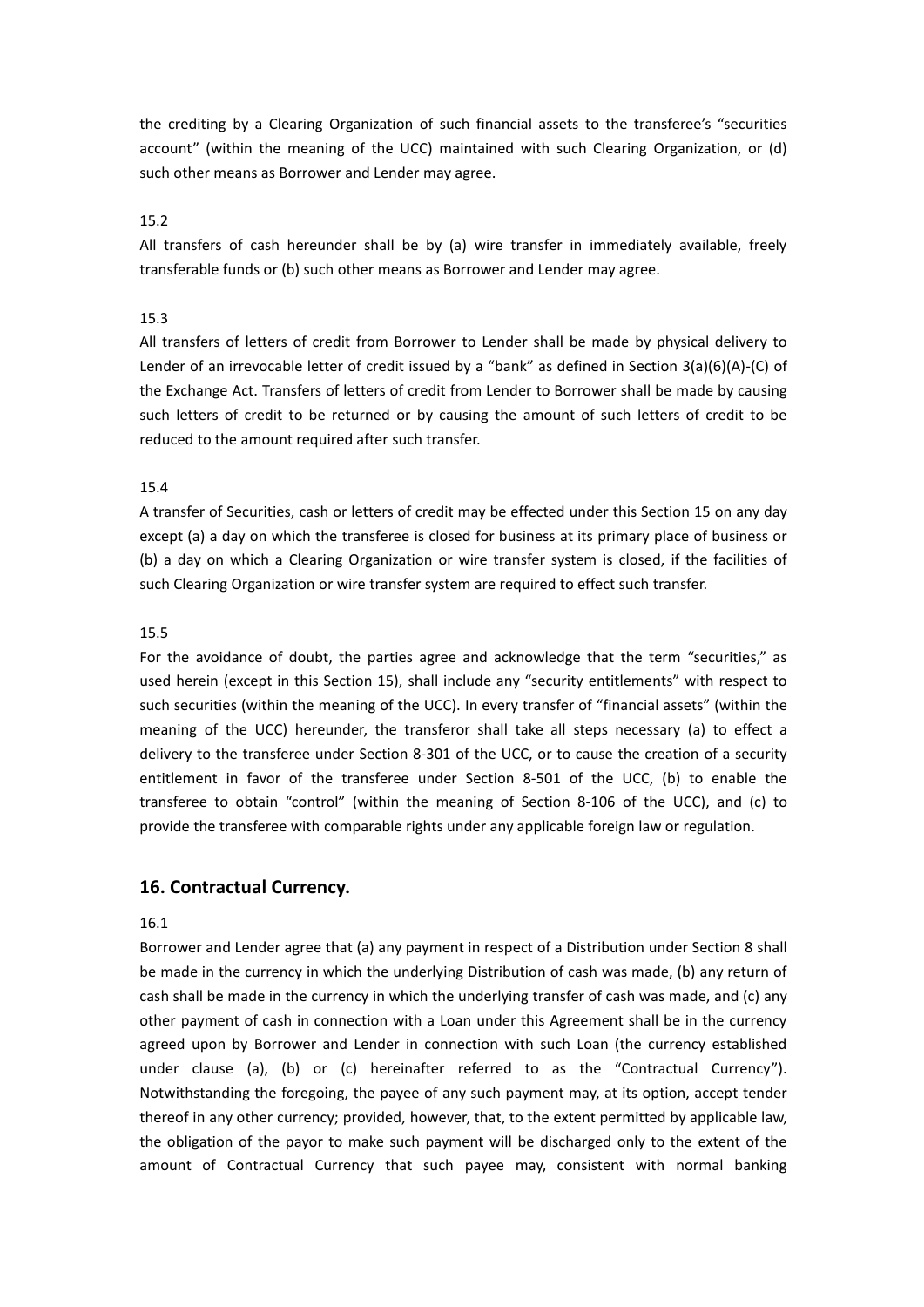procedures, purchase with such other currency (after deduction of any premium and costs of exchange) on the banking day next succeeding its receipt of such currency.

## 16.2

If for any reason the amount in the Contractual Currency received under Section 16.1, including amounts received after conversion of any recovery under any judgment or order expressed in a currency other than the Contractual Currency, falls short of the amount in the Contractual Currency due in respect of this Agreement, the party required to make the payment will (unless a Default has occurred and such party is the non-defaulting party) as a separate and independent obligation and to the extent permitted by applicable law, immediately pay such additional amount in the Contractual Currency as may be necessary to compensate for the shortfall.

## 16.3

If for any reason the amount in the Contractual Currency received under Section 16.1 exceeds the amount in the Contractual Currency due in respect of this Agreement, then the party receiving the payment will (unless a Default has occurred and such party is the non-defaulting party) refund promptly the amount of such excess.

# **17. ERISA.**

Lender shall, if any of the Securities transferred to the Borrower hereunder for any Loan have been or shall be obtained, directly or indirectly, from or using the assets of any Plan, so notify Borrower in writing upon the execution of this Agreement or upon initiation of such Loan under Section 2.1. If Lender so notifies Borrower, then Borrower and Lender shall conduct the Loan in accordance with the terms and conditions of Department of Labor Prohibited Transaction Exemption 81-6 (46 Fed. Reg. 7527, Jan. 23, 1981; as amended, 52 Fed. Reg. 18754, May 19, 1987), or any successor thereto (unless Borrower and Lender have agreed prior to entering into a Loan that such Loan will be conducted in reliance on another exemption, or without relying on any exemption, from the prohibited transaction provisions of Section 406 of the Employee Retirement Income Security Act of 1974, as amended, and Section 4975 of the Internal Revenue Code of 1986, as amended). Without limiting the foregoing and notwithstanding any other provision of this Agreement, if the Loan will be conducted in accordance with Prohibited Transaction Exemption 81-6, then:

## 17.1

Borrower represents and warrants to Lender that it is either (a) a bank subject to federal or state supervision, (b) a broker-dealer registered under the Exchange Act or (c) exempt from registration under Section 15(a)(1) of the Exchange Act as a dealer in Government Securities.

#### 17.2

Borrower represents and warrants that, during the term of any Loan hereunder, neither Borrower nor any affiliate of Borrower has any discretionary authority or control with respect to the investment of the assets of the Plan involved in the Loan or renders investment advice (within the meaning of 29 C.F.R. Section 2510.3-21(c)) with respect to the assets of the Plan involved in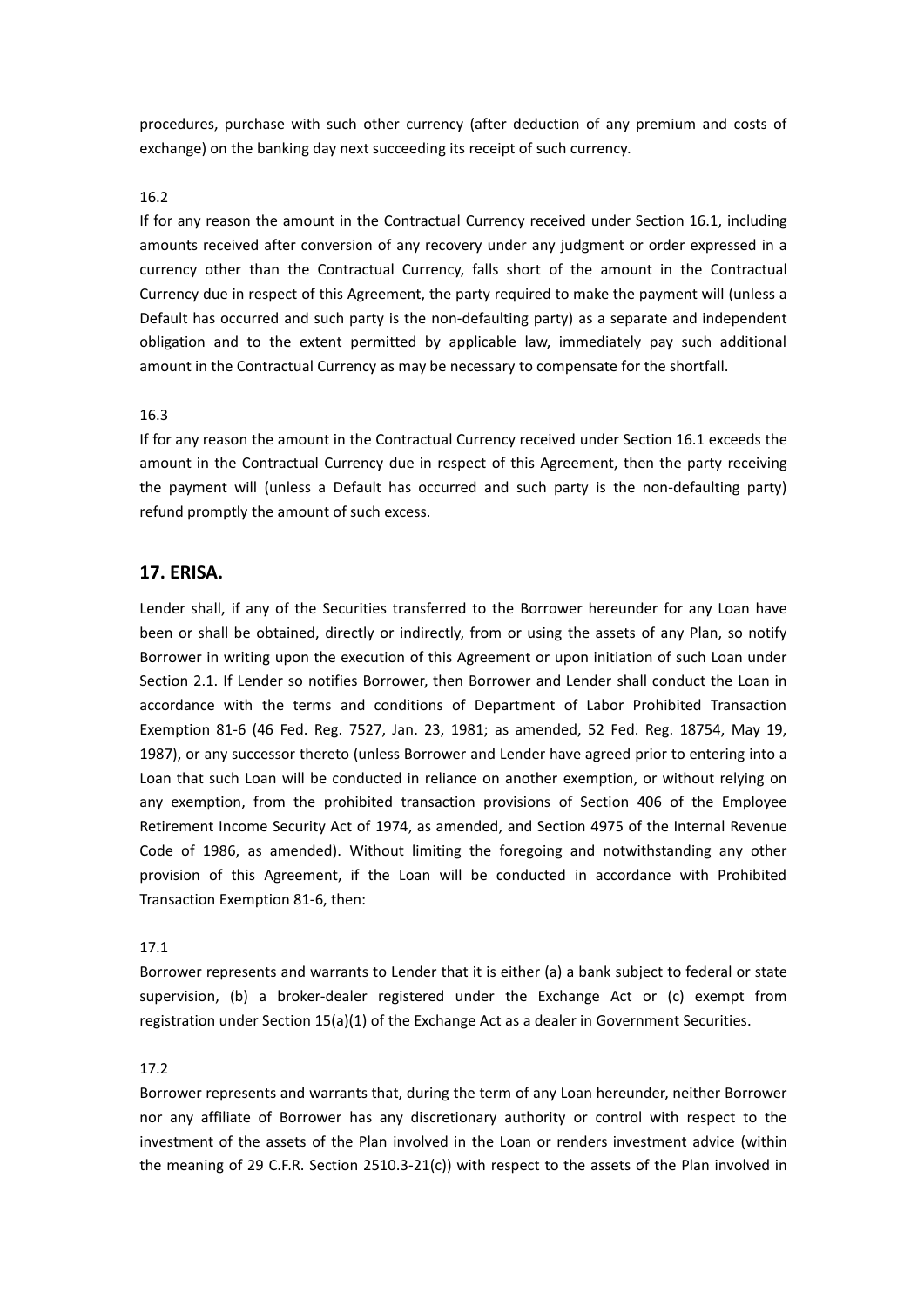the Loan. Lender agrees that, prior to or at the commencement of any Loan hereunder, it will communicate to Borrower information regarding the Plan sufficient to identify to Borrower any person or persons that have discretionary authority or control with respect to the investment of the assets of the Plan involved in the Loan or that render investment advice (as defined in the preceding sentence) with respect to the assets of the Plan involved in the Loan. In the event Lender fails to communicate and keep current during the term of any Loan such information, Lender rather than Borrower shall be deemed to have made the representation and warranty in the first sentence of this Section 17.2.

## 17.3

Borrower shall mark to market daily each Loan hereunder pursuant to Section 9.1 as is required if Lender is a Customer.<br>17.4

Borrower and Lender agree that:

17.4.1

the term "Collateral" shall mean cash, securities issued or guaranteed by the United States government or its agencies or instrumentalities, or irrevocable bank letters of credit issued by a person other than Borrower or an affiliate thereof;

17.4.2

prior to the making of any Loans hereunder, Borrower shall provide Lender with (i) the most recent available audited statement of Borrower's financial condition and (ii) the most recent available unaudited statement of Borrower's financial condition (if more recent than the most recent audited statement), and each Loan made hereunder shall be deemed a representation by Borrower that there has been no material adverse change in Borrower's financial condition subsequent to the date of the latest financial statements or information furnished in accordance herewith;

17.4.3

the Loan may be terminated by Lender at any time, whereupon Borrower shall deliver the Loaned Securities to Lender within the lesser of (i) the customary delivery period for such Loaned Securities, (ii) five Business Days, and (iii) the time negotiated for such delivery between Borrower and Lender; provided, however, that Borrower and Lender may agree to alonger period only if permitted by Prohibited Transaction Exemption 81-6; and

17.4.4

the Collateral transferred shall be security only for obligations of Borrower to the Plan with respect to Loans, and shall not be security for any obligation of Borrower to any agent or affiliate of the Plan.

# **18. Single Agreement.**

Borrower and Lender acknowledge that, and have entered into this Agreement in reliance on the fact that, all Loans hereunder constitute a single business and contractual relationship and have been entered into in consideration of each other. Accordingly, Borrower and Lender hereby agree that payments, deliveries and other transfers made by either of them in respect of any Loan shall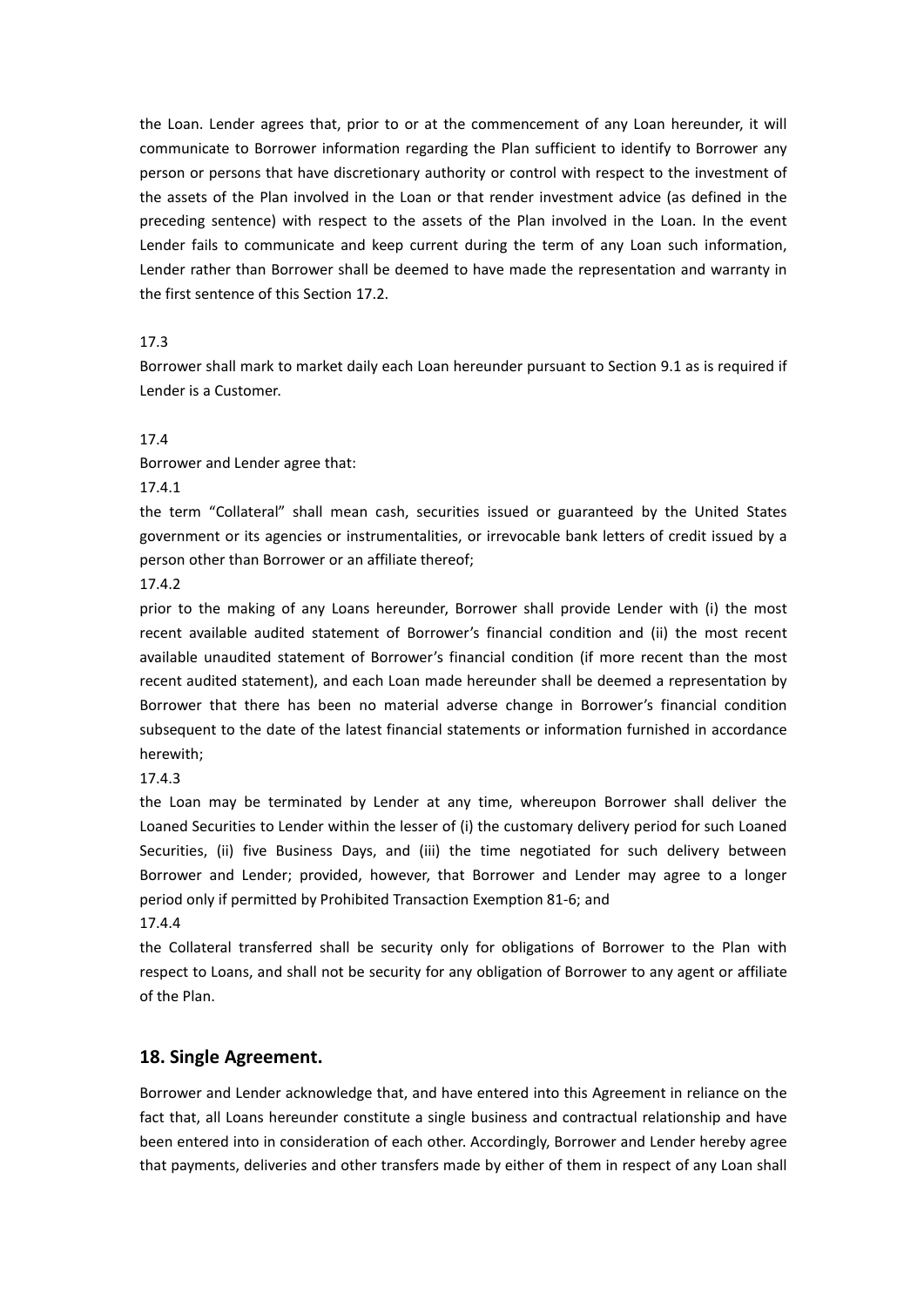be deemed to have been made in consideration of payments, deliveries and other transfers in respect of any other Loan hereunder, and the obligations to make any such payments, deliveries and other transfers may be applied against each other and netted. In addition, Borrower and Lender acknowledge that, and have entered into this Agreement in reliance on the fact that, all Loans hereunder have been entered into in consideration of each other. Accordingly, Borrower and Lender hereby agree that (a) each shall perform all of its obligations in respect of each Loan hereunder, and that a default in the performance of any such obligation by Borrower or by Lender (the "Defaulting Party") in any Loan hereunder shall constitute a default by the Defaulting Party under all such Loans hereunder, and (b) the non-defaulting party shall be entitled to set off claims and apply property held by it in respect of any Loan hereunder against obligations owing to it in respect of any other Loan with the Defaulting Party.

# **19. Applicable Law**

This Agreement shall be governed and construed in accordance with the laws of the state of New York without giving effect to the conflict of law principles thereof.

# **20. Waiver.**

The failure of a party to this Agreement to insist upon strict adherence to any term of this Agreement on any occasion shall not be considered a waiver or deprive that party of the right thereafter to insist upon strict adherence to that term or any other term of this Agreement. All waivers in respect of a Default must be in writing.

# **21. Survival of Remedies.**

All remedies hereunder and all obligations with respect to any Loan shall survive the termination of the relevant Loan, return of Loaned Securities or Collateral and termination of this Agreement.

# **22. Notices and Other Communications.**

Any and all notices, statements, demands or other communications hereunder may be given by VCL to the Client by telephone, mail, facsimile, e-mail, electronic message, telegraph, messenger or otherwise at the phone and facsimile numbers provided by the Client and maintained by VCL in its books and records for such Client. Any notice, statement, demand or other communication hereunder may be given by the Client to VCL in writing electronically. Any notice, statement, demand or other communication hereunder will be deemed effective on the day and at the time on which it is received ot, if not received, on the day and at the time on which its delivery was in good faith attempted; provided, however, that any notice by a party to the other party by telephone shall be deemed effective on if (a) such notice is followed bywritten confirmation thereof and (b) at least one of the other means of providing notice that are specifically listed above has previously been attempted in good faith by the notifying party.

# **23. Mandatory Arbitration.**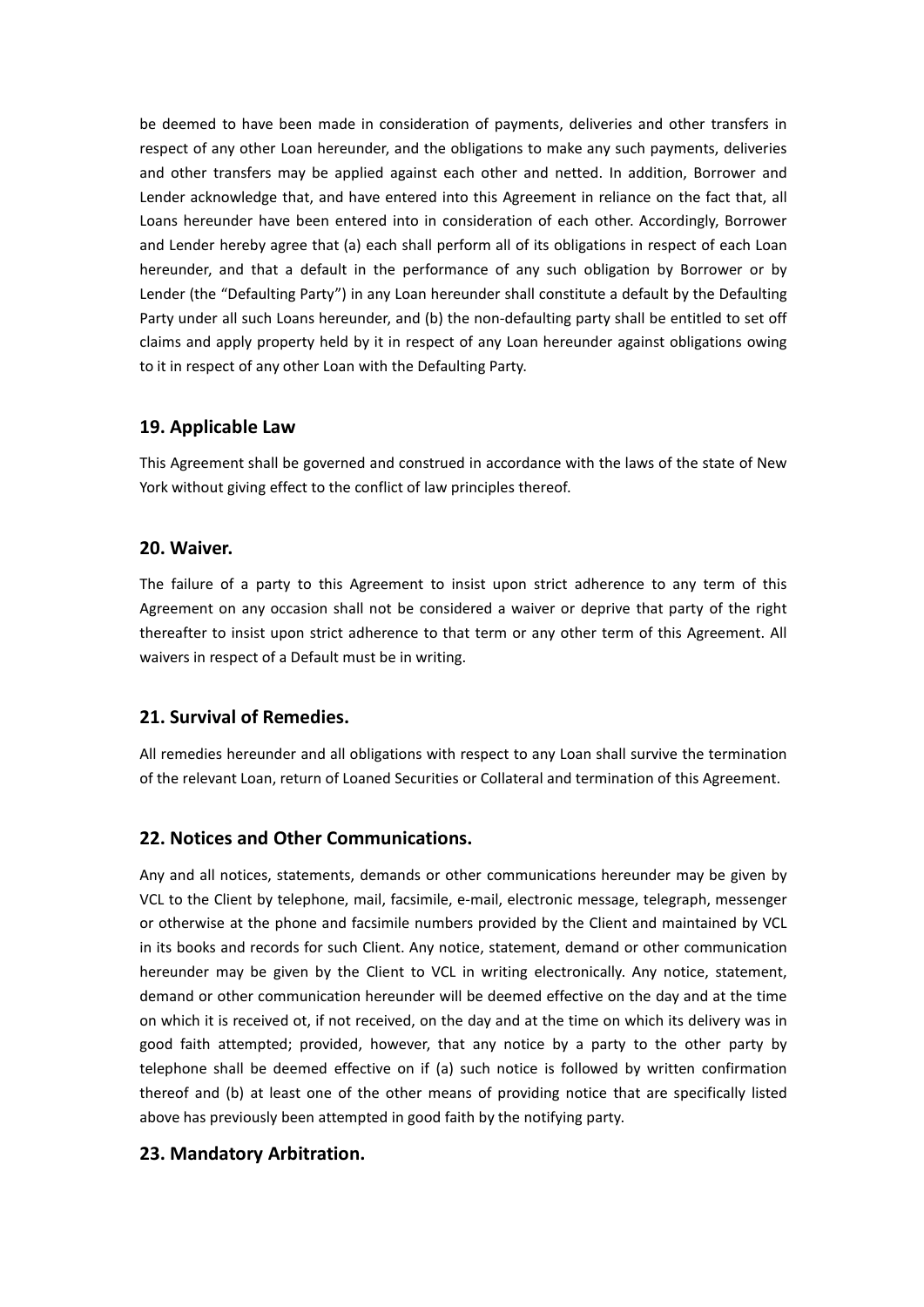The parties hereby agree that any dispute, controversy or claim between the parties arising out of this Agreement or any loan hereunder shall be subject to the mandatory arbitration provision contained in any customer account or similar agreement entered into between such parties.

# **24. Miscellaneous.**

## 24.1

Except as specified in Section 1 or as otherwise agreed by the parties, this Agreement supersedes any other agreement between the parties hereto concerning loans of Securities between Borrower and Lender. This Agreement shall not be assigned byeither party without the prior written consent of the other party and any attempted assignment without such consent shall be null and void. Subject to the foregoing, this Agreement shall be binding upon and shall inure to the benefit of Borrower and Lender and their respective heirs, representatives, successors and assigns. This Agreement may be terminated by either party upon notice to the other, subject only to fulfillment of any obligations then outstanding. This Agreement shall not be modified, except by an instrument in writing signed by the party against whom enforcement is sought. The parties hereto acknowledge and agree that, in connection with this Agreement and each Loan hereunder, time is of the essence. Each provision and agreement herein shall be treated as separate and independent from any other provision herein and shall be enforceable notwithstanding the unenforceability of any such other provision or agreement.

24.2

Any agreement between Borrower and Lender pursuant to Section 10.5(b) or Section 25.37 shall be made (a) in writing, (b) orally, if confirmed promptly in writing or through any system that compares Loans and in which Borrower and Lender are participants, or (c) in such other manner as may be agreed by Borrower and Lender in writing.

# **25. Definitions.**

For the purposes hereof:

## 25.1

"Act of Insolvency" shall mean, with respect to any party, (a) the commencement by such party as debtor of any case or proceeding under any bankruptcy, insolvency, reorganization, liquidation, moratorium, dissolution, delinquency or similar law,or such party's seeking the appointment or election of a receiver, conservator, trustee, custodian or similar official for such party or any substantial part of its property, or the convening of any meeting of creditors for purposes of commencing any such case or proceeding or seeking such an appointment or election, (b) the commencement of any such case or proceeding against such party, or another seeking such an appointment or election, or the filing against a party of an application for a protective decree under the provisions of the Securities Investor Protection Act of 1970, which (i) is consented to or not timely contested by such party, (ii) results in the entry of an order for relief, such an appointment or election, the issuance of such a protective decree or the entry of an order having a similar effect, or (iii) is not dismissed within 15 days, (c) the making by such party of a general assignment for the benefit of creditors, or (d) the admission in writing by such party of such party's inability to pay such party's debts as they become due.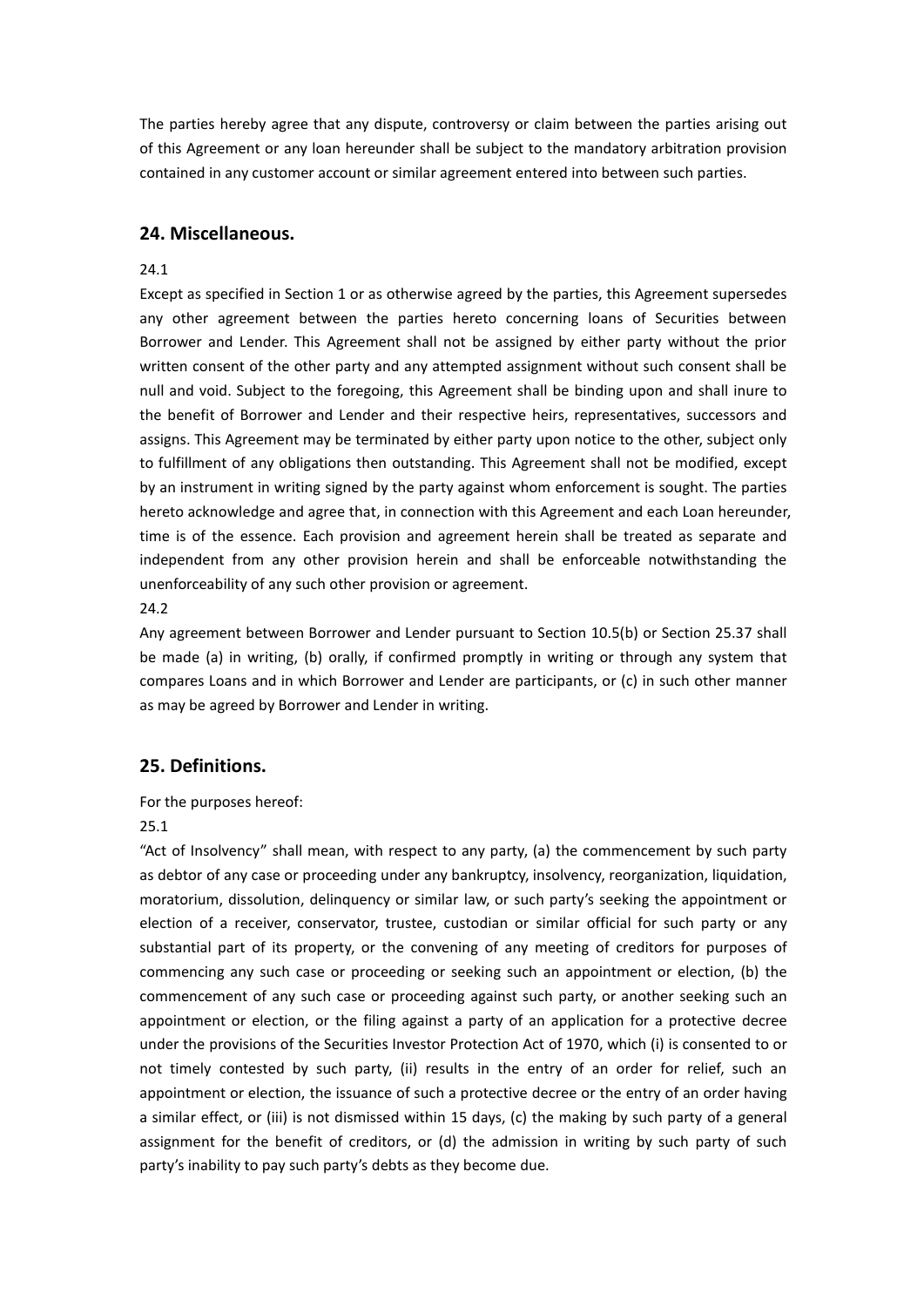"Bankruptcy Code" shall have the meaning assigned in Section 26.1

## 25.3

"Borrower" shall have the meaning assigned in Section 1.

## 25.4

"Borrower Payment" shall have the meaning assigned in Section 8.5(a).

## 25.5

"Broker-Dealer" shall mean any person that is a broker (including a municipal securities broker), dealer, municipal securities dealer, government securities broker or government securities dealer as defined in the Exchange Act, regardless of whether the activities of such person are conducted in the United States or otherwise require such person to register with the U.S. Securities and Exchange Commission or other regulatory body.

## 25.6

"Business Day" shall mean, with respect to any Loan hereunder, a day on which regular trading occurs in the principal market for the Loaned Securities subject to such Loan, provided, however, that for purposes of determining the Market Value of any Securities hereunder, such term shall mean a day on which regular trading occurs in the principal market for the Securities whose value is being determined. Notwithstanding the foregoing, (a) for purposes of Section 9, "Business Day" shall mean any day on which regular trading occurs in the principal market for any Loaned Securities or for any Collateral consisting of Securities under any outstanding Loan hereunder and "next Business Day" shall mean the next day on which a transfer of Collateral may be effected in accordance with Section 15, and (b) in no event shall a Saturday or Sunday be considered a Business Day.

# 25.7

"Cash Collateral Fee" shall have the meaning assigned in Section 5.1.

## 25.8

"Clearing Organization" shall mean (a) The Depository Trust Company, or, if agreed to by Borrower and Lender, such other "securities intermediary" (within the meaning of the UCC) at which Borrower (or Borrower's agent) and Lender (or Lender's agent) maintain accounts, or (b) a Federal Reserve Bank, to the extent that it maintains a book-entry system.

## 25.9

"Close of Business" shall mean 4:00 p.m. (New York City time)

## 25.10

"Close of Trading" shall mean, with respect to any Security, the end of the primary trading session established by the principal market for such Security on a Business Day, unless otherwise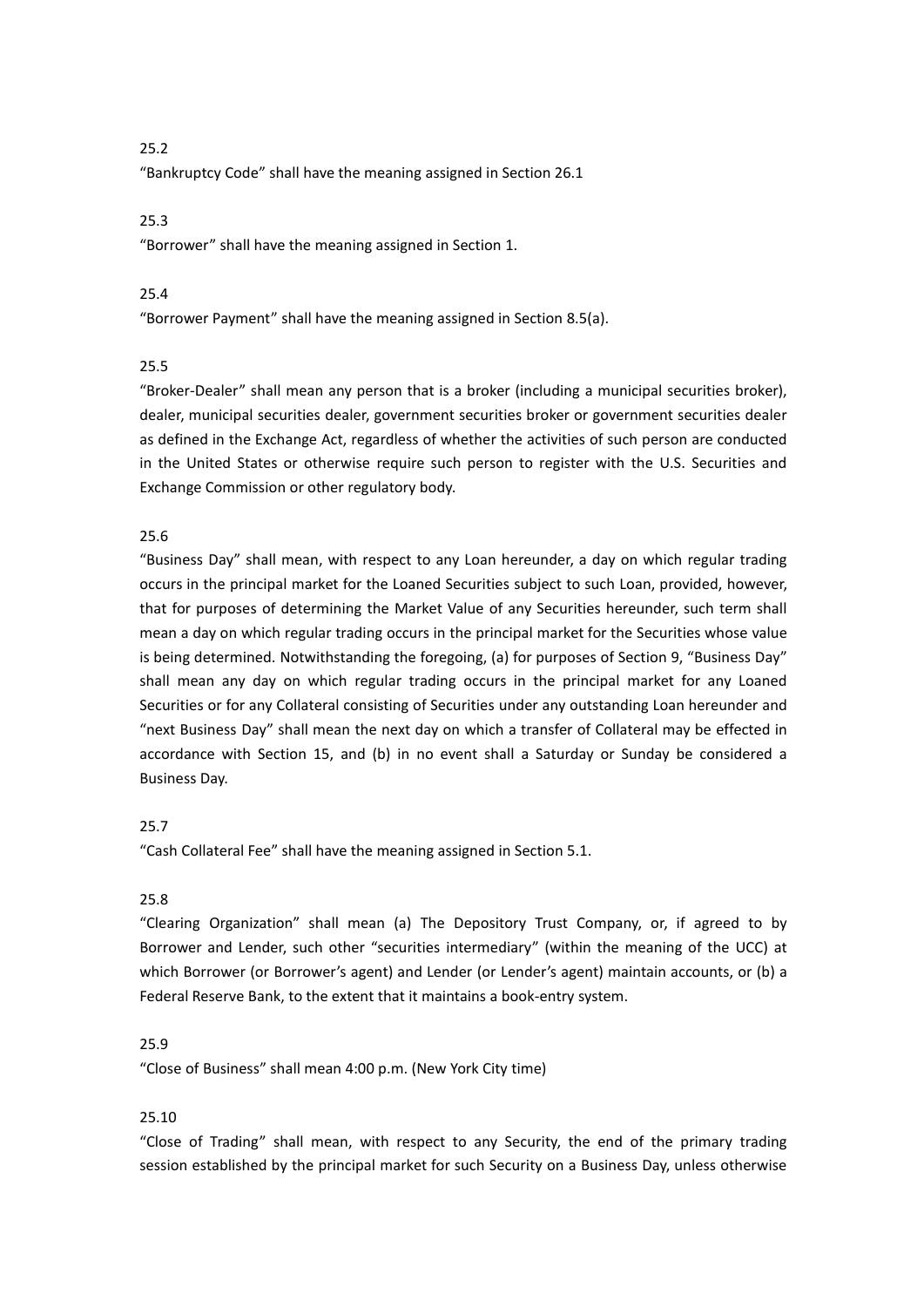agreed by the parties.

25.11

"Collateral" shall mean, whether now owned or hereafter acquired and to the extent permitted by applicable law, (a) any property which Borrower and Lender agree prior to the Loan shall be acceptable collateral and which is transferred to Lender pursuant to Sections 4 or 9 (including as collateral, for definitional purposes, any letters of credit mutually acceptable to Lender and Borrower), (b) any property substituted therefor pursuant to Section 4.5, (c) all accounts in which such property is deposited and all securities and the like in which any cash collateral is invested or reinvested, and (d) any proceeds of any of the foregoing; provided, however, that if Lender is a Customer, "Collateral" shall (subject to Section 17.4(a), if applicable) be limited to cash, U.S. Treasury bills and notes, an irrevocable letter of credit issued by a "bank" (as defined in Section 3(a)(6)(A)-(C) of the Exchange Act), and any other property permitted to serve as collateral securing a loan of securities under Rule 15c3-3 under the Exchange Act or any comparable regulation of the Secretary of the Treasury under Section 15C of the Exchange Act (to the extent that Borrower is subject to such Rule or comparable regulation) pursuant to exemptive, interpretive or no-action relief or otherwise. If any new or different Security shall be exchanged for any Collateral by recapitalization, merger, consolidation or other corporate action, such new or different Security shall, effective upon such exchange, be deemed to become Collateral in substitution for the former Collateral for which such exchange is made. For purposes of return of Collateral by Lender or purchase or sale of Securities pursuant to Section 13, such term shall include Securities of the same issuer, class and quantity as the Collateral initially transferred by Borrower to Lender, as adjusted pursuant to the preceding sentence.<br>25.12

"Collateral Distributions" shall have the meaning assigned in Section 8.5(a).

## 25.13

"Confirmation" shall have the meaning assigned in Section 2.1.

25.14

"Contractual Currency" shall have the meaning assigned in Section 16.1.

## 25.15

"Customer" shall mean any person that is a customer of Borrower under Rule 15c3-3 under the Exchange Act or any comparable regulation of the Secretary of the Treasury under Section 15C of the Exchange Act (to the extent that Borrower is subject to such Rule or comparable regulation).

#### 25.16

"Cutoff Time" shall mean a time on a Business Day by which a transfer of cash, securities or other property must be made by Borrower or Lender to the other, as shall be agreed by Borrower and Lender orally or in writing or, in the absence of any such agreement, as shall be determined in accordance with market practice.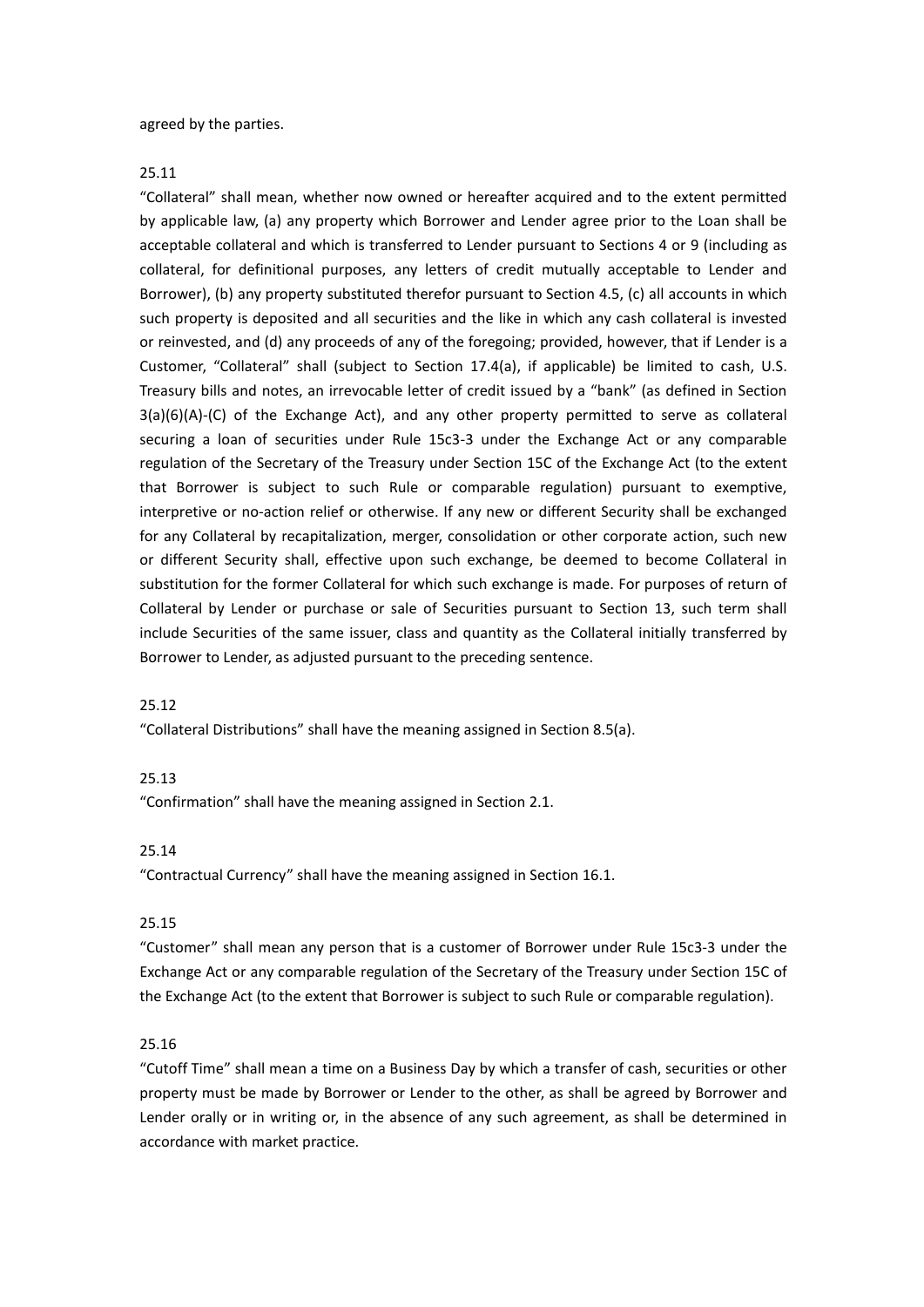"Default" shall have the meaning assigned in Section 12.

# 25.18

"Defaulting Party" shall have the meaning assigned in Section 18.

# 25.19

"Distribution" shall mean, with respect to any Security at any time, any distribution made on or in respect of such Security, including, but not limited to: (a) cash and all other property, (b) stock dividends, (c) Securities received as a result of split ups of such Security and distributions in respect thereof, (d) interest payments, (e) all rights to purchase additional Securities, and (f) any cash or other consideration paid or provided by the issuer of such Security in exchange for any vote, consent or the taking of any similar action in respect of such Security (regardless of whether the record date for such vote, consent or other action falls during the term of the Loan). In the event that the holder of a Security is entitled to elect the type of distribution to be received from two or more alternatives, such election shall be made by Lender, in the case of a Distribution in respect of the Loaned Securities, and by Borrower, in the case of a Distribution in respect of Collateral.

# 25.20

"Equity Security" shall mean any security (as defined in the Exchange Act) other than a "nonequity security," as defined in Regulation T.

## 25.21

"Exchange Act" shall mean the Securities Exchange Act of 1934, as amended.

## 25.22

"Extension Deadline" shall mean, with respect to a letter of credit, the Cutoff Time on the Business Day preceding the day on which the letter of credit expires.

## 25.23

"FDIA" shall have the meaning assigned in Section 26.4.

# 25.24

"FDICIA" shall have the meaning assigned in Section 26.5.

# 25.25

"Federal Funds Rate" shall mean the rate of interest (expressed as an annualrate), as published in Federal Reserve Statistical Release H.15(519) or any publication substituted therefor, charged for federal funds (dollars in immediately available funds borrowed by banks on an overnight unsecured basis) on that day or, if that day is not a banking day in New York City, on the next preceding banking day.

#### 25.26

"Foreign Securities" shall mean, unless otherwise agreed, Securities that are principally cleared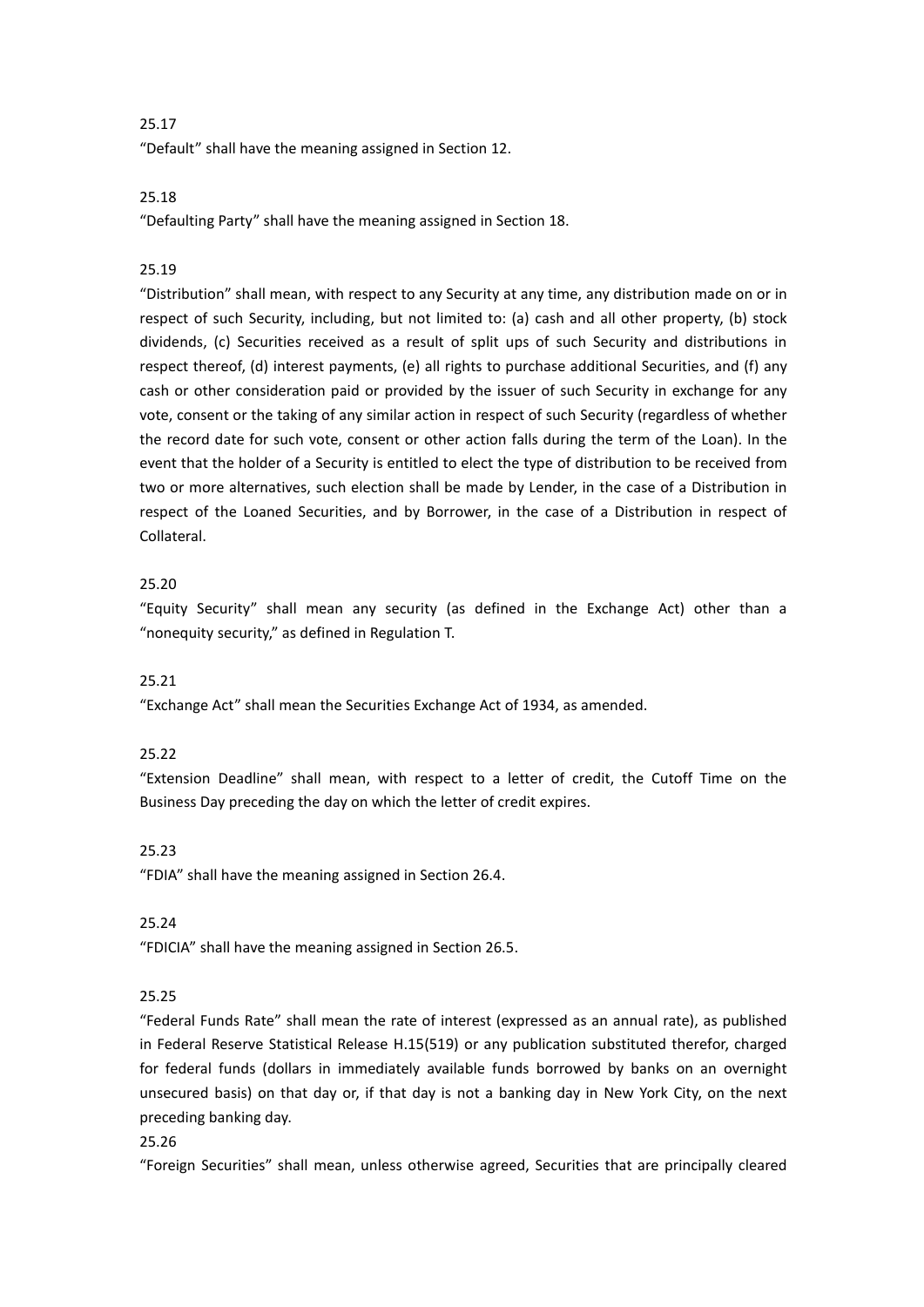and settled outside the United States.

## 25.27

"Government Securities" shall mean government securities as defined in Section 3(a)(42)(A)-(C) of the Exchange Act.

## 25.28

"Lender" shall have the meaning assigned in Section 1.<br>25.29

"Lender Payment" shall have the meaning assigned in Section 8.5(a).

## 25.30

"LIBOR" shall mean for any date, the offered rate for deposits in U.S. dollars for a period of three months which appears on the Reuters Screen LIBO page as of 11:00 a.m., London time, on such date (or, if at least two such rates appear, the arithmetic mean of such rates).

## 25.31

"Loan" shall have the meaning assigned in Section 1.<br>25.32

"Loan Fee" shall have the meaning assigned in Section 5.1.

## 25.33

"Loaned Security" shall mean any Security transferred in a Loan hereunder until such Security (or an identical Security) is transferred back to Lender hereunder, except that, if any new or different Security shall be exchanged for any Loaned Security by recapitalization, merger, consolidation or other corporate action, such new or different Security shall, effective upon such exchange, be deemed to become a Loaned Security in substitution for the former Loaned Security for which such exchange is made. For purposes of return of Loaned Securities by Borrower or purchase or sale of Securities pursuant to Section 13, such term shall include Securities of the same issuer, class and quantity as the Loaned Securities, as adjusted pursuant to the preceding sentence.<br>25.34

"Margin Deficit" shall have the meaning assigned in Section 9.2.

#### 25.35

"Margin Excess" shall have the meaning assigned in Section 9.3.

### 25.36

"Margin Notice Deadline" shall mean the time agreed to by the parties in the relevant Confirmation or otherwise as the deadline for giving notice requiring same-day satisfaction of mark-to-market obligations as provided in Section 9 hereof(or, in the absence of any such agreement, the deadline for such purposes established in accordance with market practice).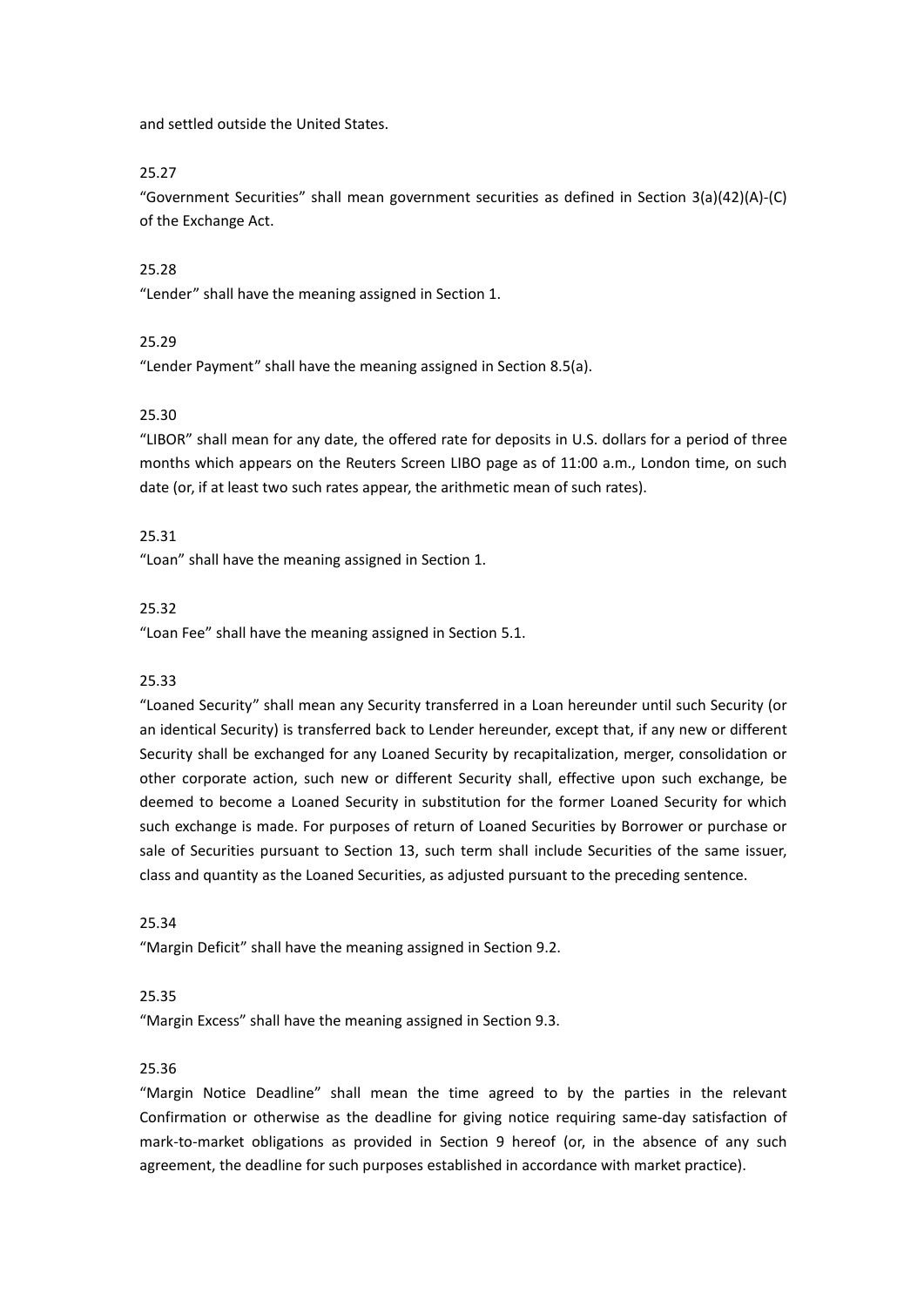"Margin Percentage" shall mean, with respect to any Loan as of any date, 100% unless (a) Borrower and Lender agree otherwise, as provided in Section 24.2, or Borrower in its discretion determines that applicable laws or market custom required greater than 100% and 9b) Lender is not a Customer. Notwithstanding the previous sentence, in the event that the writing or other confirmation evidencing the agreement described in clause (a) does not set out such percentage with respect to any such Loan, the Margin Percentage shall not be a percentage less than the percentage obtained by dividing (i) the Market Value of the Collateral required to be transferred by Borrower to Lender with respect to such Loan at the commencement of the Loan by (ii) the Market Value of the Loaned Securities required to be transferred by Lender to Borrower at the commencement of the Loan.

#### 25.38

"Market Value" shall have the meaning set forth in Annex II or otherwise agreed to by Borrower and Lender in writing. Notwithstanding the previous sentence, in the event that the meaning of Market Value has not been set forth in Annex II or in any other writing, as described in the previous sentence, Market Value shall be reasonably determined byVCL in accordance with its standard practices for valuing Securities. The determinations of market Value provided for in Annex II or in any other writing described in this Section 25.38 shall apply for all purposes under this Agreement, except for purposes of Section 13.

#### 25.39

"Payee" shall have the meaning assigned in Section 8.5(a).

#### 25.40

"Payor" shall have the meaning assigned in Section 8.5(a).

#### 25.41

"Plan" shall mean: (a) any "employee benefit plan" as defined in Section 3(3) of the Employee Retirement Income Security Act of 1974 which is subject to Part 4 of Subtitle B of Title I of such Act; (b) any "plan" as defined in Section 4975(e)(1) of the Internal Revenue Code of 1986; or (c) any entity the assets of which are deemed to be assets of any such "employee benefit plan" or "plan" by reason of the Department of Labor's plan asset regulation, 29 C.F.R. Section 2510.3-101.

# 25.42

"Regulation T" shall mean Regulation Tof the Board of Governors of the Federal Reserve System, as in effect from time to time.

## 25.43

"Retransfer" shall mean, with respect to any Collateral, to pledge, repledge, hypothecate, rehypothecate, lend, relend, sell or otherwise transfer such Collateral, or to re-register any such Collateral evidenced by physical certificates in any name other than Borrower's.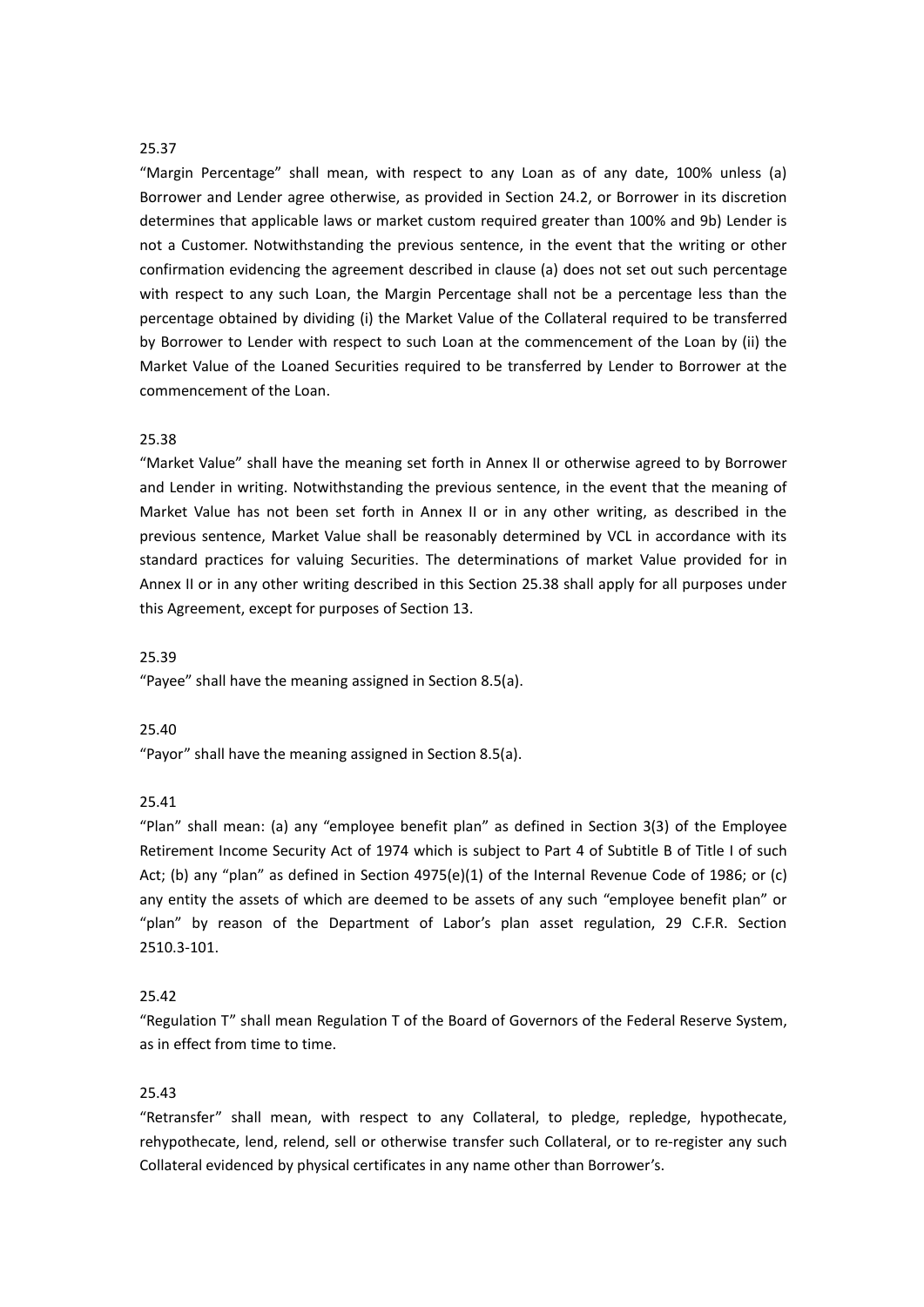"Securities" shall mean securities or, if agreed by the parties in writing, other assets.

# 25.45

"Securities Distributions" shall have the meaning assigned in Section 8.5(a).

## 25.46

"Tax" shall have the meaning assigned in Section 8.5(a).

## 25.47

"UCC" shall mean the New York Uniform Commercial Code.

# **26. Intent.**

## 26.1

The parties recognize that each Loan hereunder is a "securities contract," as such term is defined in Section 741 of Title 11 of the United States Code (the "Bankruptcy Code"), as amended (except insofar as the type of assets subject to the Loan would render such definition inapplicable).

# 26.2

It is understood that each and every transfer of funds, securities and other property under this Agreement and each Loan hereunder is a "settlement payment" or a "margin payment," as such terms are used in Sections 362(b)(6) and 546(e) of the Bankruptcy Code.

## 26.3

It is understood that the rights given to Borrower and Lender hereunder upon a Default by the other constitute the right to cause the liquidation of a securities contract and the right to set off mutual debts and claims in connection with a securities contract, as such terms are used in Sections 555 and 362(b)(6) of the Bankruptcy Code.

## 26.4

The parties agree and acknowledge that if a party hereto is an "insured depository institution," as such term is defined in the Federal Deposit Insurance Act, as amended ("FDIA"), then each Loan hereunder is a "securities contract" and "qualified financial contract," as such terms are defined in the FDIA and any rules, orders or policy statements thereunder (except insofar as the type of assets subject to the Loan would render such definitions inapplicable).

## 26.5

It is understood that this Agreement constitutes a "netting contract" as defined in and subject to Title IV of the Federal Deposit Insurance Corporation Improvement Act of 1991 ("FDICIA") and each payment obligation under any Loan hereunder shall constitute a "covered contractual payment entitlement" or "covered contractual payment obligation," respectively, as defined in and subject to FDICIA (except insofar as one or both of the parties is not a "financial institution"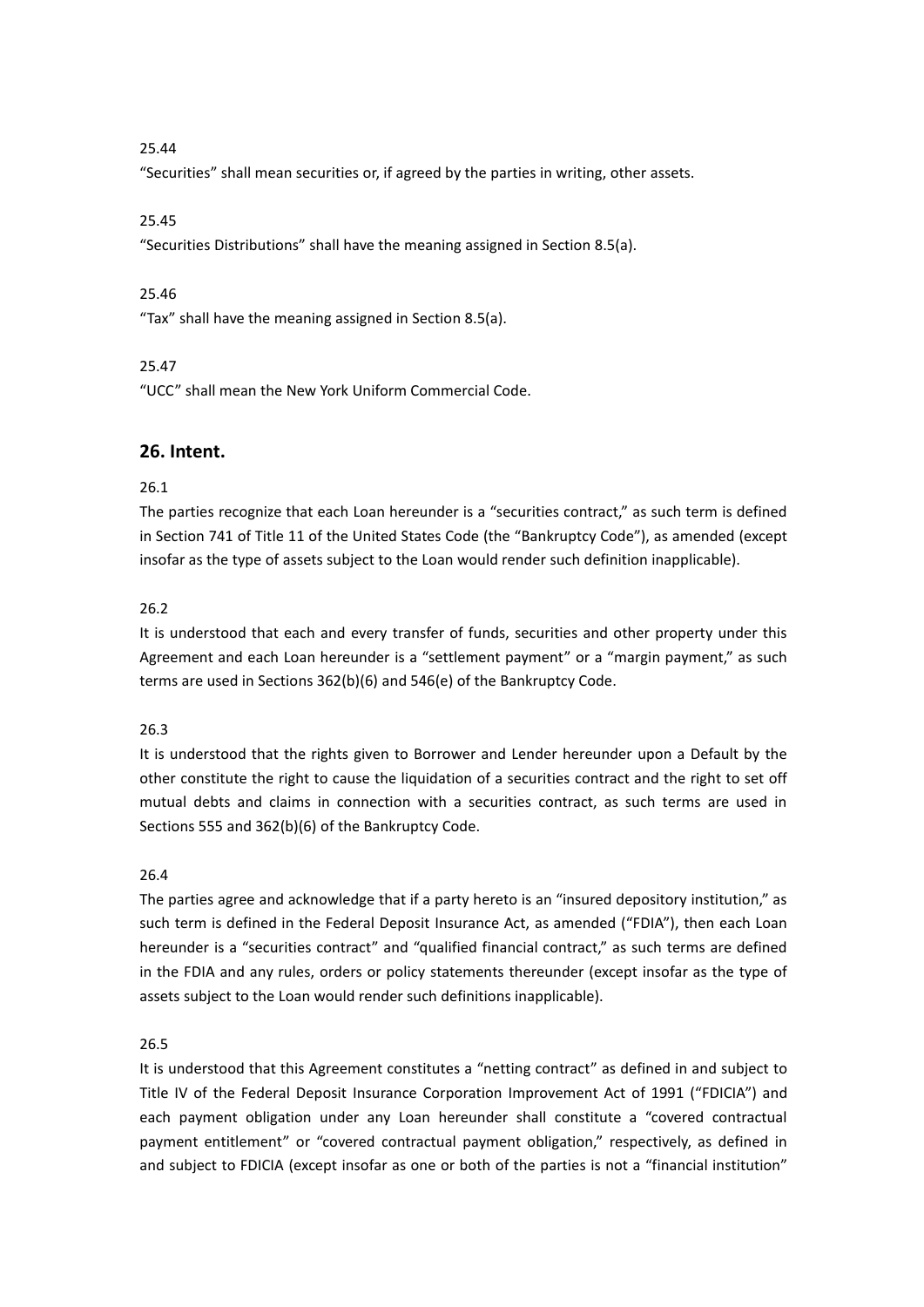as that term is defined in FDICIA).

26.6

Except to the extent required by applicable law or regulation or as otherwise agreed, Borrower and Lender agree that Loans hereunder shall in no event be "exchange contracts" for purposes of the rules of any securities exchange and that Loans hereunder shall not be governed by the buy-in or similar rules of any such exchange, registered national securities association or other self-regulatory organization.

# **Annex I Party Acting as Agent**

"Party acting as Agent" hereby does not apply.

# **Annex II Market Value**

Shall not apply.

# **Annex III Term Loans**

This Annex sets forth additional terms and conditions governing Loans designated as "Term Loans" in which Lender lends to Borrower a specific amount of Loaned Securities ("Term Loan Amount") against a pledge of cash Collateral by Borrower for an agreed upon Cash Collateral Fee until a scheduled termination date ("Termination Date"). Unless otherwise defined, capitalized terms used but not defined in this Annex shall have the meanings assigned in the Securities Loan Agreement of which it forms a part (such agreement, together with this Annex and any other annexes, schedules or exhibits, referred to as the "Agreement").

1.

The terms of this Annex shall apply to Loans of Equity Securities only if they are designated as Term Loans in a Confirmation therefor provided pursuant to the Agreement and executed by each party, in a schedule to the Agreement or in this Annex. All Loans of Securities other than Equity Securities shall be "Term Loans" subject to this Annex, unless otherwise agreed in a Confirmation or other writing.

2.

The Confirmation for a Term Loan shall set forth, in addition to any terms required to be set forth therein under the Agreement, the Term Loan Amount, the Cash Collateral Fee and the Termination Date. Lender and Borrower agree that, except as specifically provided in this Annex, each Term Loan shall be subject to all terms and conditions of the Agreement, including, without limitation, any provisions regarding the parties' respective rights to terminate a Loan.

3.

In the event that either party exercises its right under the Agreement to terminate a Term Loan on adate (the "Early Termination Date") prior to the Termination Date, Lender and Borrower